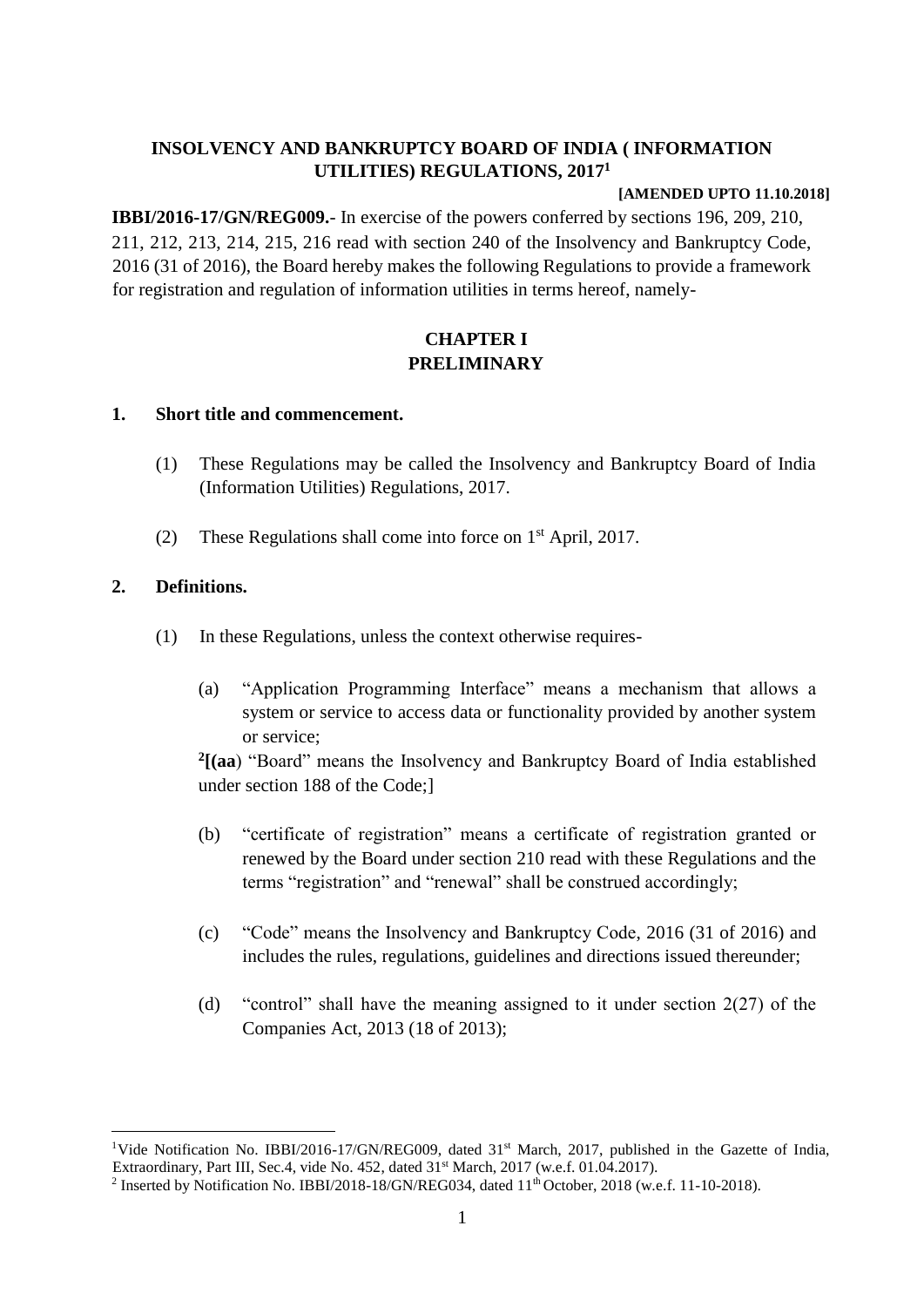- (e) "Governing Board" means the Board of Directors, as defined under section 2(10) of the Companies Act, 2013 (18 of 2013), of the company registered as an information utility;
- (f) "host bank" means the financial institution hosting the repayment account;
- (g) "independent director" shall have the meaning assigned to it under section 149(6) of the Companies Act, 2013 (18 of 2013);
- (h) "information" means financial information as defined in section 3(13);
- (i) "key managerial personnel" shall have the meaning assigned to it under section 2(51) of the Companies Act, 2013 (18 of 2013);
- (j) "net worth" shall have the meaning assigned to it under section 2(57) of the Companies Act, 2013 (18 of 2013);
- (k) "outsourcing" means contracting out services to a third party;
- (l) "public company" shall have the meaning assigned to it under section 2(71) of the Companies Act, 2013 (18 of 2013);
- (m) "repayment account" means the bank account to which a debtor is obliged to repay its debt, as recorded in an information utility;
- (n) "section" means a section of the Code;
- (o) "secure systems" shall have the meaning assigned to it in section  $2(1)(ze)$  of the Information Technology Act, 2000 (21 of 2000);
- (p) "Schedule" means schedule attached to these Regulations;
- (q) "submission of information" includes updating of information, as the context may require;
- (r) "Technical Standards" means the standards laid down by the Board through guidelines issued under Regulation 13, from time to time; and
- (s) "user" means a person who avails of the services of an information utility.
- (2) Unless the context otherwise requires, words and expressions used and not defined in these Regulations, shall have the meanings assigned to them in the Code.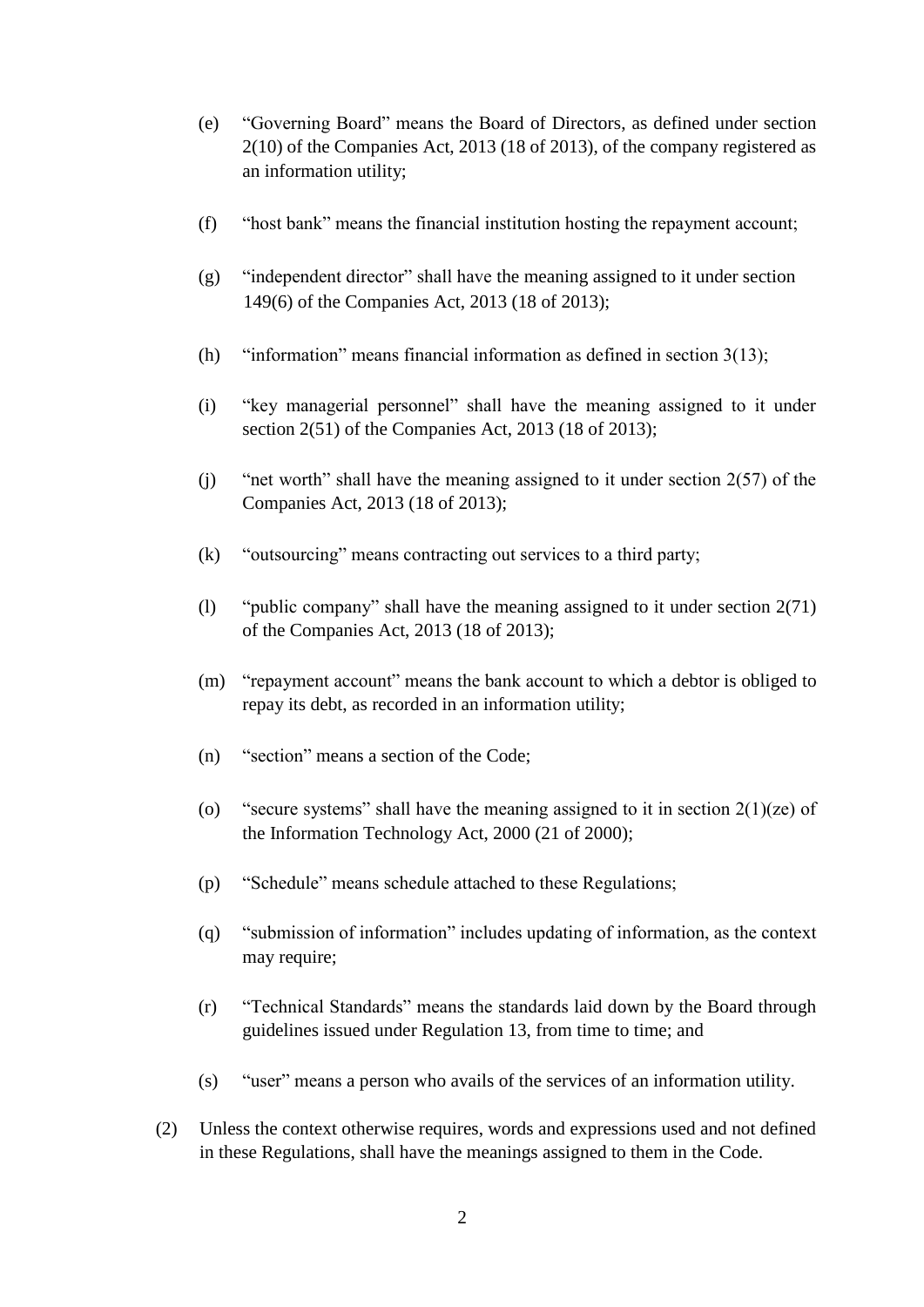## **CHAPTER II REGISTRATION**

#### **3. Eligibility for registration.**

No person shall be eligible to be registered as an information utility unless it is a public company and -

- (a) its sole object is to provide core services and other services under these Regulations, and discharge such functions as may be necessary for providing these services;
- (b) its shareholding and governance is in accordance with Chapter III;
- (c) its bye-laws are in accordance with Chapter IV;
- (d) it has a minimum net worth of fifty crore rupees;

**3 [(e)\*\*\*]** 

**4 [(f)\*\*\*]** 

<u>.</u>

(g) the person itself, its promoters, its directors, its key managerial personnel, and persons holding more than 5%, directly or indirectly, of its paid-up equity share capital or its total voting power, are fit and proper persons:

*Explanation:* For determining whether a person is fit and proper under these Regulations, the Board may take account of relevant considerations, including-

- (i) integrity, reputation and character,
- (ii) absence of conviction by a court for an offence:

Provided that a person may be considered 'fit and proper' if he has been sentenced to imprisonment for a period of less than six months;

Provided that a person shall not be considered 'fit and proper' if he has been sentenced to imprisonment for a period (a) of not less than six

<sup>&</sup>lt;sup>3</sup>Clause (e) omitted by Notification No. IBBI/2017-18/ GN/REG016 dated 29<sup>th</sup> September, 2017 (w.e.f. 29-09-2017). Clause (e), prior to omission, stood as "(e ) it is not under control of person(s) resident outside India;".

<sup>&</sup>lt;sup>4</sup>Clause (f) omitted by Notification No. IBBI/2017-18/ GN/REG016 dated 29<sup>th</sup> September, 2017 (w.e.f. 29-09-2017). Clause (f), prior to omission, stood as "(f) not more than 49% of its total voting power or its paid -up equity share capital is held, directly or indirectly, by persons resident outside India;".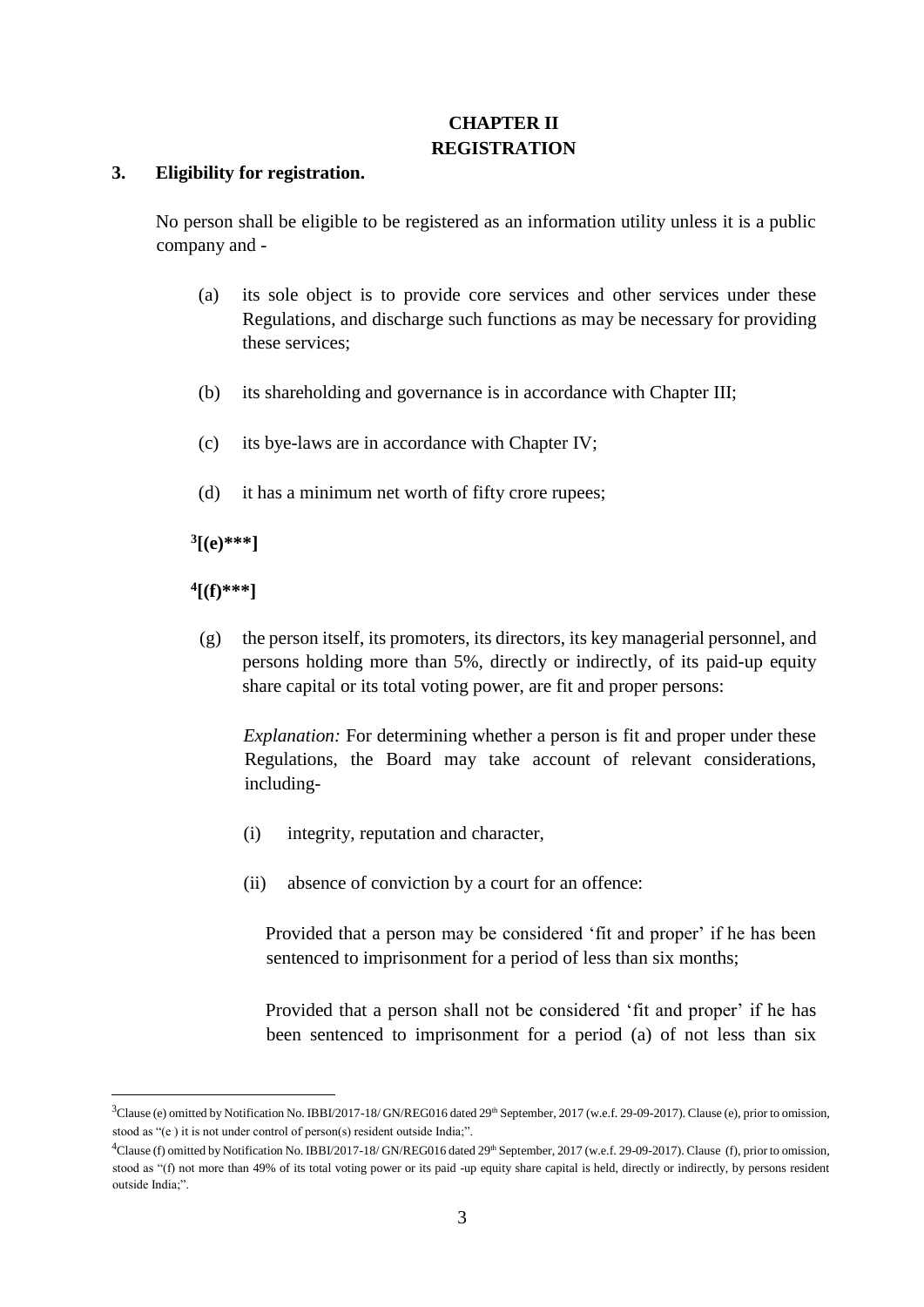months, but less than seven years and a period of five years has not elapsed from the date of expiry of the sentence, or (b) of seven years or more.

- (iii) absence of restraint order, in force, issued by a financial sector regulator or the Adjudicating Authority, and
- (iv) financial solvency.

## **4. Application for registration or renewal thereof.**

- (1) A person eligible for registration as an information utility may make an application to the Board in Form A of the Schedule, along with a non-refundable application fee of five lakh rupees.
- (2) An information utility seeking renewal of registration shall, at least six months before the expiry of its registration, make an application for renewal in Form A of the Schedule, along with a non-refundable application fee of five lakh rupees.
- (3) The Board shall acknowledge an application made under this Regulation within seven days of its receipt.

### **5. Disposal of application.**

- (1) The Board shall examine the application, and give an opportunity to the applicant to remove the deficiencies, if any, in the application.
- (2) The Board may require the applicant to submit, within reasonable time, additional documents or clarification that it deems fit.
- (3) The Board may require the applicant to appear, within reasonable time, before the Board in person, or through its authorised representative for clarifications required for processing the application.
- (4) If the Board is satisfied, after such inspection or inquiry as it deems necessary, that the applicant-
	- (a) is eligible under Regulation 3;
	- (b) has the technical competence and financial capacity required to function as an information utility;
	- (c) has adequate infrastructure to provide services in accordance with the Code;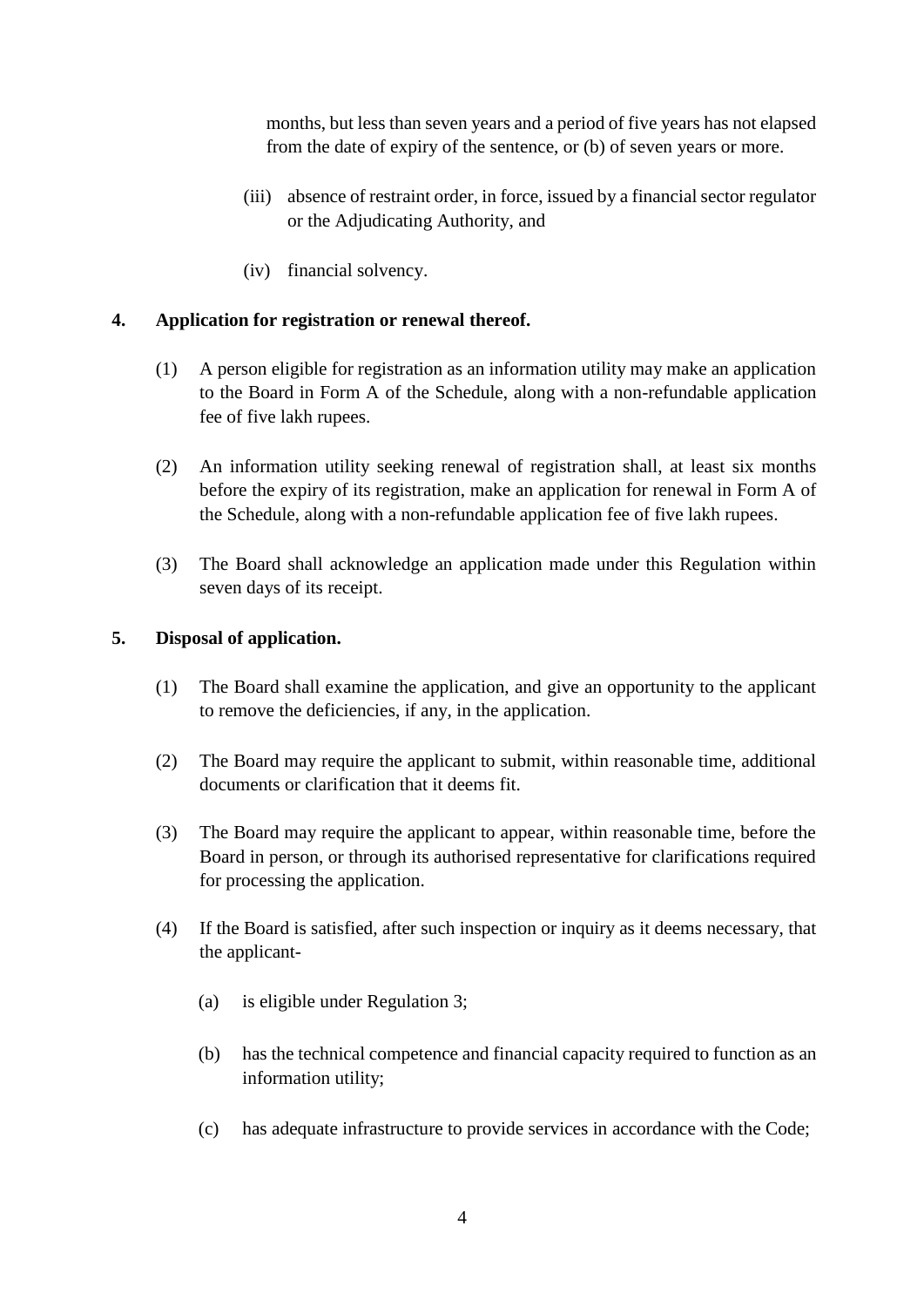- (d) has in its employment, persons having adequate professional and other relevant experience, to provide services in accordance with the Code; and
- (e) has complied with the conditions of the certificate of registration, if he has submitted an application for renewal under Regulation 4(2)

it may grant or renew a certificate of registration to the applicant as an information utility in Form B of the Schedule, within sixty days of receipt of the application, excluding the time given by the Board for removing the deficiencies, or presenting additional documents or clarifications, or appearing in person, as the case may be.

- (5) If, after considering an application made under Regulation 4, the Board is of the *prima facie* opinion that the registration ought not to be granted or ought not to be renewed, or be granted or renewed with additional conditions, it shall communicate the reasons for forming such an opinion within forty-five days of receipt of the application, excluding the time given by the Board for removing the deficiencies, presenting additional documents or clarifications, or appearing in person, as the case may be.
- (6) The applicant shall submit an explanation as to why its application should be accepted within fifteen days of the receipt of the communication under subregulation (5), to enable the Board to form a final opinion.
- (7) After considering the explanation, if any, given by the applicant under subregulation (6), the Board shall communicate its decision to-
	- (a) accept the application, along with the certificate of registration; or

(b) reject the application by an order, giving reasons thereof within thirty days of receipt of explanation.

- (8) The order rejecting an application for renewal of registration shall require the information utility to-
	- (a) discharge any pending obligations;
	- (b) continue its functions till such time as may be directed, to enable its users to transfer information stored with it to another information utility; and
	- (c) comply with any other directions as considered appropriate.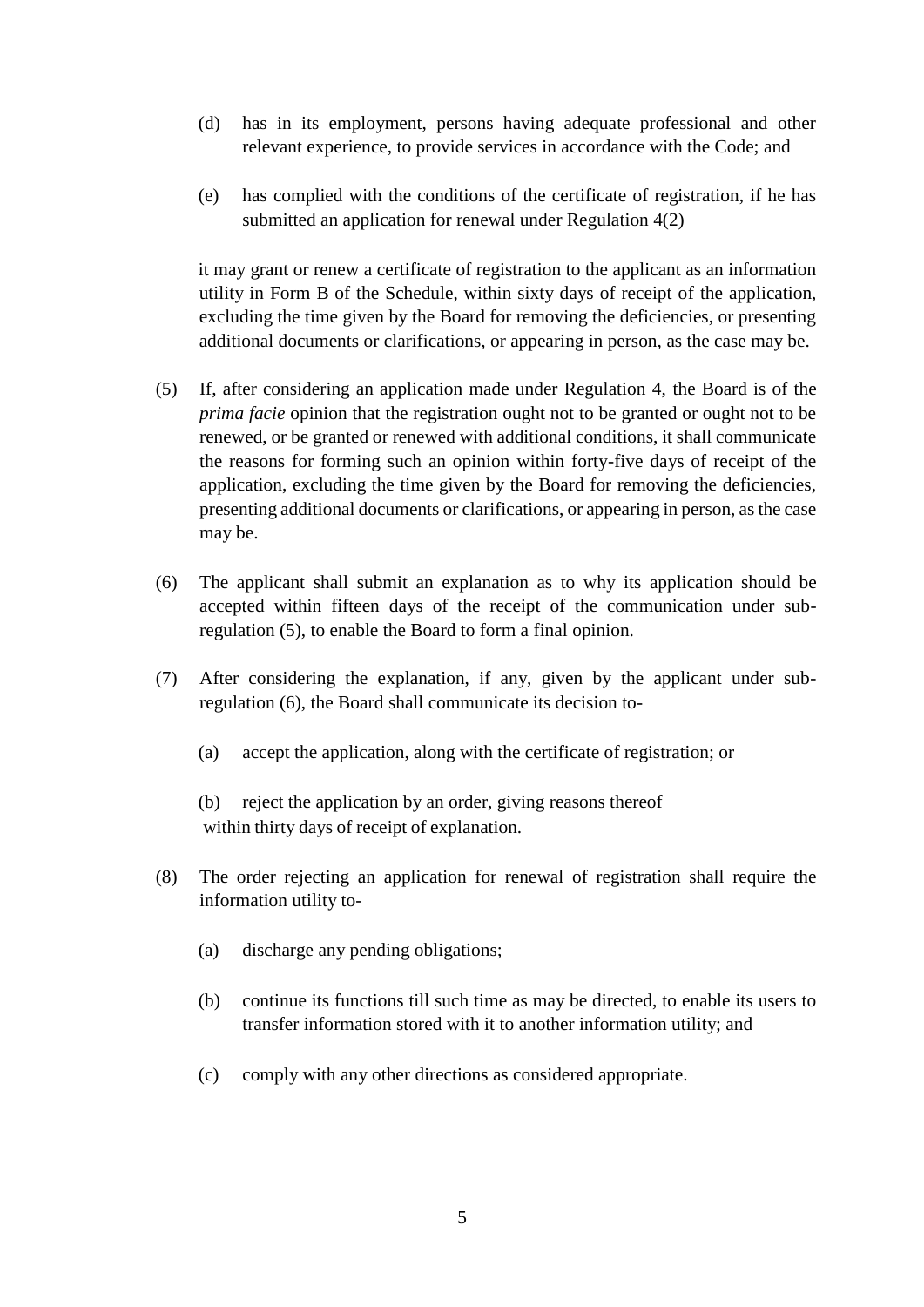#### **6. Conditions of registration.**

- (1) The certificate of registration shall be valid for a period of five years from the date of issue.
- (2) The certificate of registration shall be subject to the conditions that the information utility shall–
	- (a) abide by the Code;
	- (b) abide by its bye-laws;
	- (c) at all times after the grant of the certificate continue to satisfy the requirements under Regulation 5(4);
	- (d) pay a fee of fifty lakh rupees to the Board, within fifteen days of receipt of intimation of registration or renewal from the Board, as applicable;
	- (e) pay an annual fee of fifty lakh rupees to the Board, within fifteen days from the end of every year from the date of grant or renewal of the certificate of registration, as applicable;
	- (f) seek prior approval of the Board for-
		- (i) the acquisition of shares or voting power by a person, which taken together with paid-up equity shares or voting power, if any, held by such person, entitles him to hold more than five per cent, directly or indirectly, of the paid-up equity share capital or total voting power;
		- (ii) a change of control;
		- (iii) a merger, amalgamation or restructuring;
		- (iv) sale, disposal, or acquisition of the whole, or substantially the whole, of its undertaking;
		- (v) voluntary liquidation, dissolution, or any similar action involving the discontinuation of its business.
	- (g) intimate the Board if a person holding more than five per cent, directly or indirectly, of its paid-up equity share capital or total voting power ceases to hold at least five per cent, directly or indirectly, of its paid-up equity share capital or total voting power, within fifteen days from such cessation;
	- (h) take adequate steps for redressal of grievances;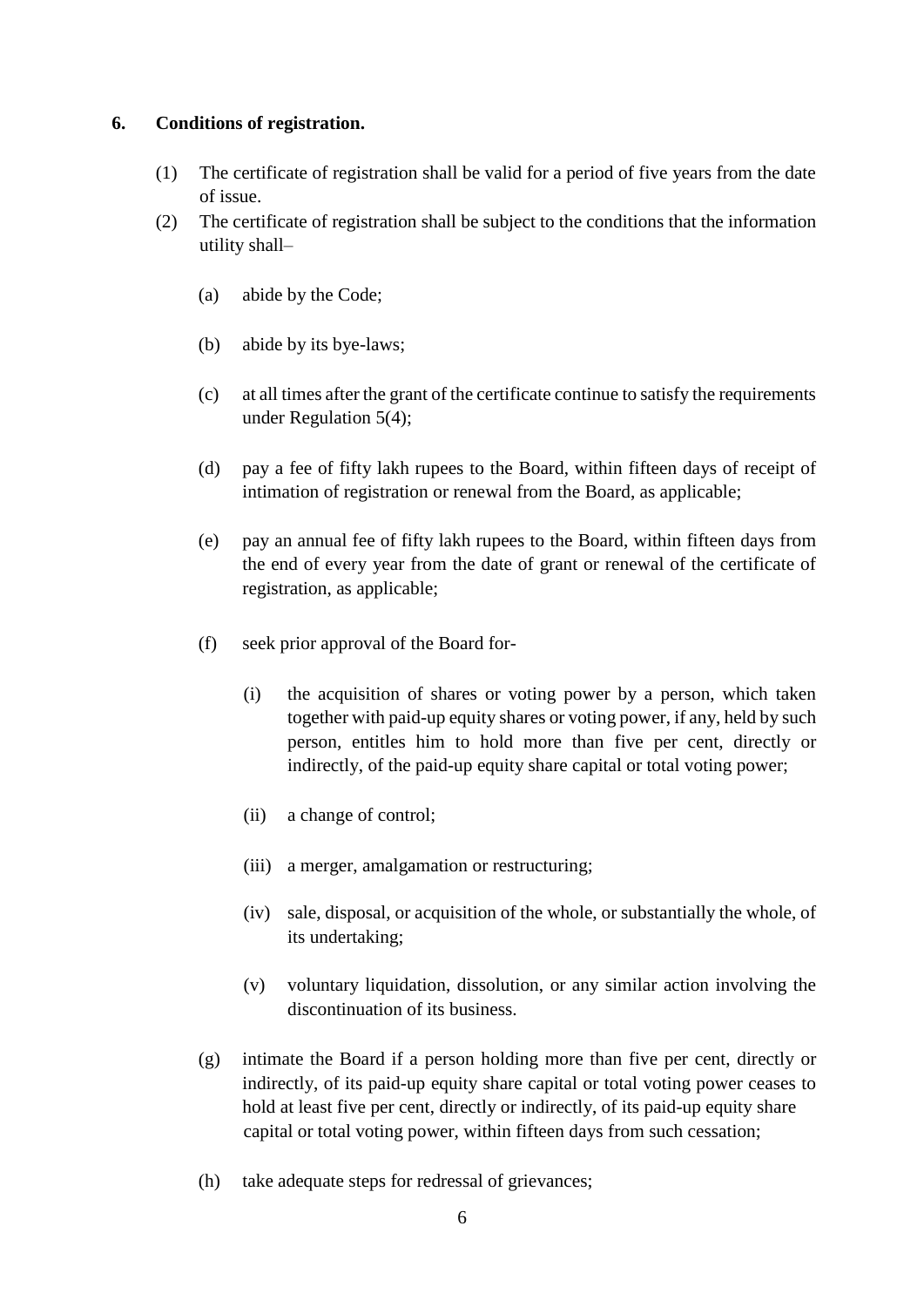- (i) take over information stored with other information utilities on the directions of and in the manner directed by the Board, and provide core services to their users; and
- (j) abide by such other conditions as may be stipulated by the Board.

## **7. In-principle approval.**

- (1) Any person who seeks to establish an information utility may make an application for an in-principle approval, demonstrating that the conditions in sub-regulation (2) are satisfied, along with a non-refundable application fee of five lakh rupees.
- (2) If the Board is satisfied, after such inspection or inquiry as it deems necessary, that-
	- (a) the applicant is a fit and proper person; and
	- (b) the proposed or existing company which may receive registration would be able to meet the eligibility criteria under Regulation 3,

it may grant in-principle approval which shall be valid for a period not exceeding one year and be subject to such conditions as it deems fit.

(3) During the validity of in-principle approval, the company referred to in subregulation 2(b) may make an application for a certificate of registration as an information utility to the Board in accordance with Regulation 4, but shall not be required to pay the application fee for registration.

## **CHAPTER III**

## **SHAREHOLDING AND GOVERNANCE**

## **8. Shareholding.**

(1) No person shall at any time, directly or indirectly, either by itself or together with persons acting in concert, acquire or hold more than ten per cent of the paid-up equity share capital or total voting power of an information utility:

*Provided* that the following persons may, directly or indirectly, either by themselves or together in concert, acquire or hold up to twenty-five percent of the paid-up equity share capital or total voting power of an information utility :-

(a) government company;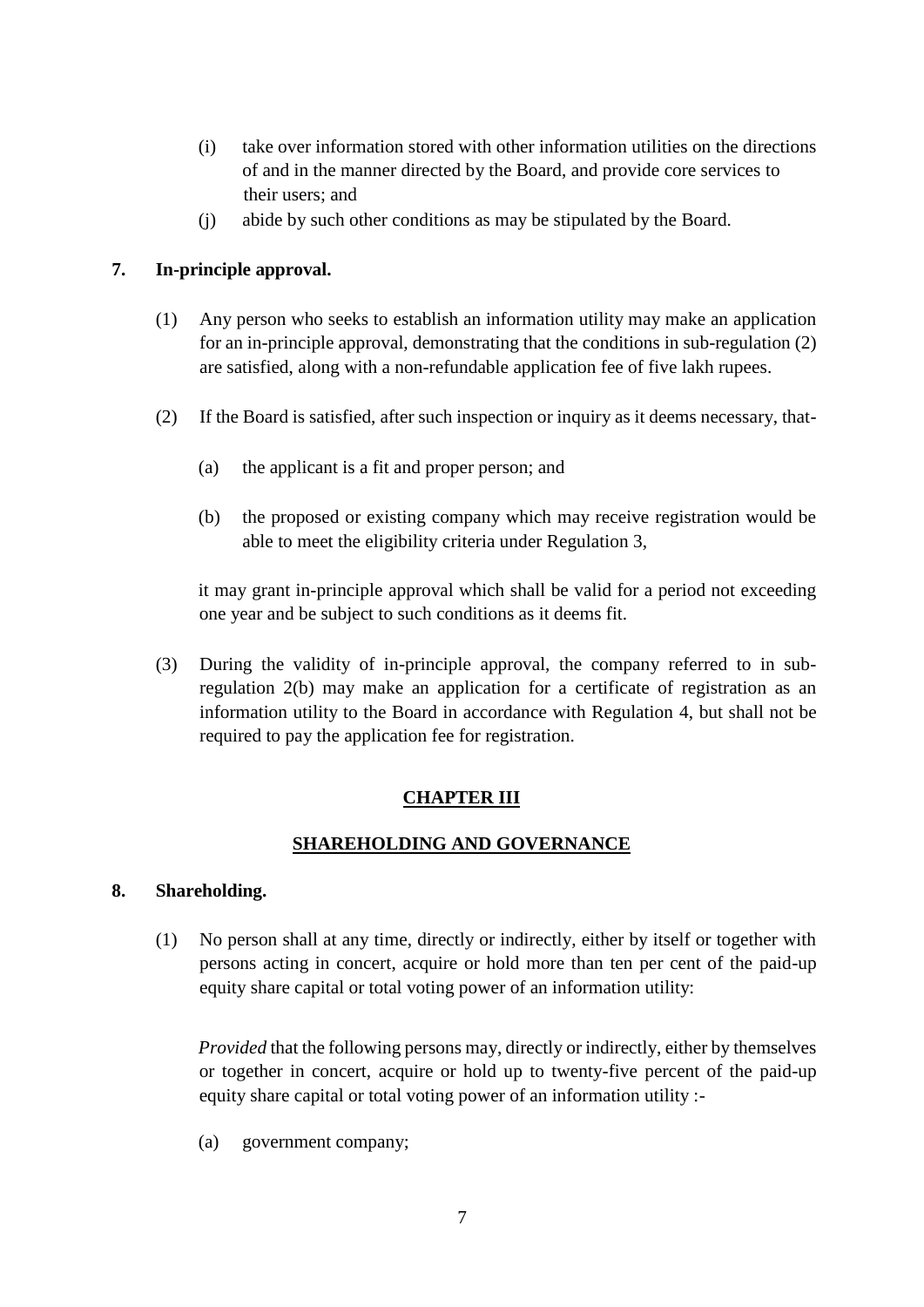- (b) stock exchange;
- (c) depository;
- (d) bank;

<u>.</u>

- (e) insurance company; and
- (f) public financial institution.
- $(2)$ <sup>5</sup>[Notwithstanding anything to the contrary contained in sub-regulation  $(1)$  –
	- (a) a person may, directly or indirectly, either by itself or together with persons acting in concert, hold up to fifty-one percent of the paid-up equity share capital or total voting power of an information utility up to three years from the date of its registration; or
	- (b) an Indian company, (i) which is listed on a recognised Stock Exchange in India, or (ii) where no individual, directly or indirectly, either by himself or together with persons acting in concert, holds more than ten percent of the paid-up equity share capital, may hold up to hundred percent of the paid-up equity share capital or total voting power of an information utility up to three years from the date of its registration.

Provided that the information utility is registered before 30th September, 2018.**]**

(3) The provisions of this Regulation shall not apply to the holding of shares or voting power by the Central Government or a State Government.

<sup>&</sup>lt;sup>5</sup>Substituted by Notification No. IBBI/2017-18/GN/REG016 dated 29<sup>th</sup> September, 2017 (w.e.f. 29-9-2017). Prior to this substitution, Regulation 8(2) stood as under: -

<sup>&</sup>quot;8(2). Notwithstanding anything to the contrary contained in sub-regulation (1), a person resident in India may, directly or indirectly, either by itself or together with persons acting in concert, hold up to fifty-one percent of the paid-up equity share capital or total voting power of an information utility till the expiry of three years from the date of its registration, or such period as may be extended by the Board."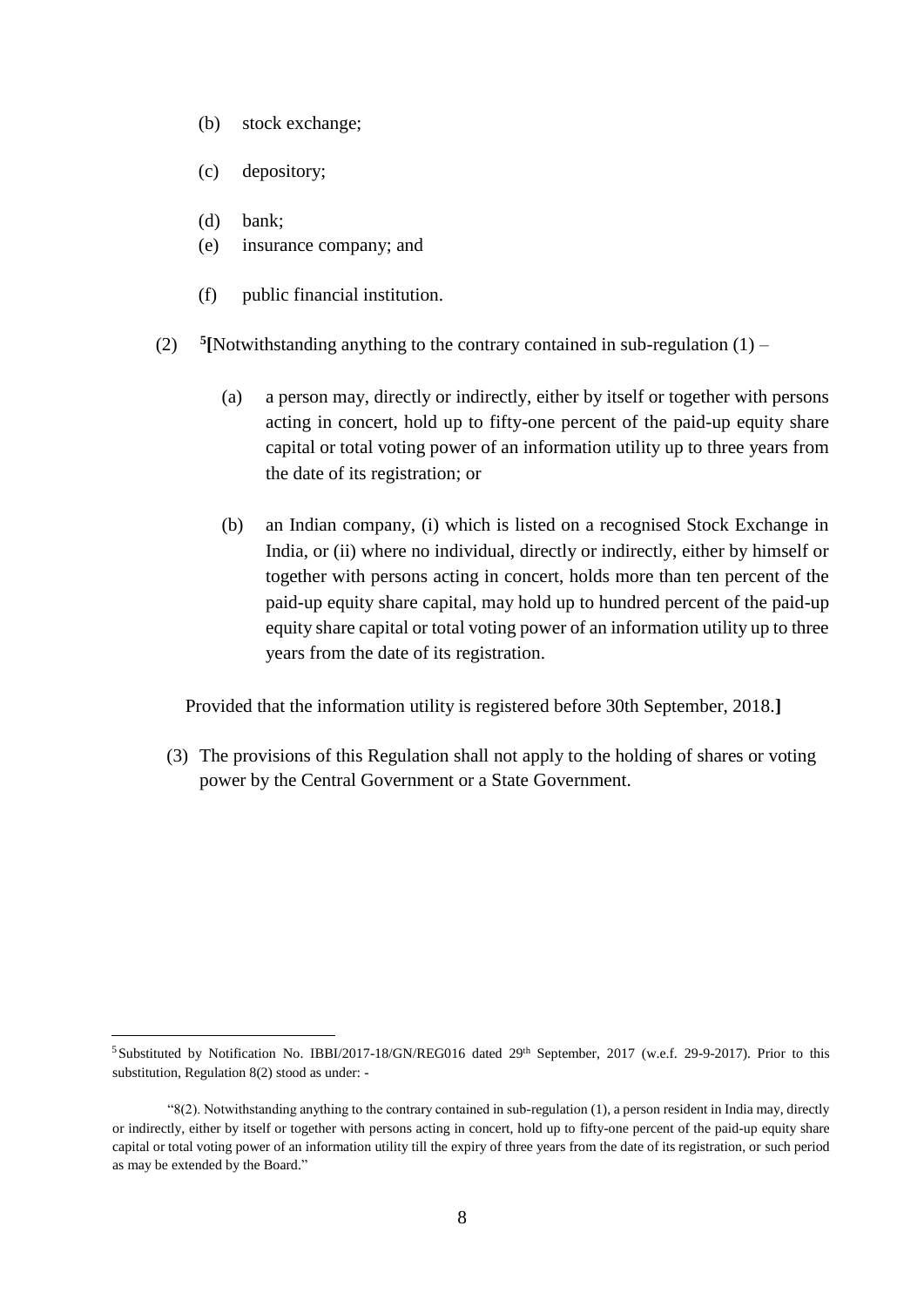#### **6 [**9. **Composition of the Governing Board.**

- (1) The Governing Board shall consist of
	- (a) managing director;
	- (b) independent directors; and
	- (c) shareholder directors:

Provided that more than half of the directors shall be citizens of India and shall be residents in India.

- (2) The managing director shall not be considered either an independent director or a shareholder director.
- (3) Any employee of an information utility may be appointed as a director on its Governing Board in addition to the managing director, but such director shall be deemed to be a shareholder director.
- (4) The number of independent directors shall not be less than the number of shareholder directors:

 Provided that no meeting of the Governing Board shall be held without the presence of at least one independent director.

- (5) An independent director shall be an individual-
	- (a) who is a person of ability and integrity;
	- (b) who has expertise in the field of finance, law, management or insolvency;
	- (c) who is not a relative of the directors of the Governing Board;

(d) who has or had no pecuniary relationship with the information utility, or any of its directors, or any of its shareholders holding more than ten per cent. of its share capital, during the immediately preceding two financial years or during the current financial year; (e) who is not a shareholder of the information utility; and

(f) who is not a member of the Board of Directors of any of the shareholders holding more than ten per cent. of the share capital of the information utility.

(6) An independent director shall be nominated by the Board from amongst the list of names proposed by the information utility.

1

(1) More than half of the directors of an information utility shall be independent directors at the time of their appointment, and at all times during their tenure as directors:

(2) The directors shall elect an independent director as the Chairperson of the Governing Board:

*Explanation-* For the purposes of this Regulation, any fraction contained in 'more than half' shall be rounded off to the next higher number."

<sup>&</sup>lt;sup>6</sup> Substituted by Notification No. IBBI/2018-19/GN/REG034 dated 11<sup>th</sup> October, 2018 (w.e.f. 11-10-2018). Regulation 9, before substitution stood as under :

<sup>&</sup>quot;9. Composition of the Governing Board.

*Provided* that no meeting of the Governing Board shall be held without the presence of at least one independent director.

**<sup>6</sup> [(**1A) More than half of the directors of an information utility shall be Indian nationals and resident in India]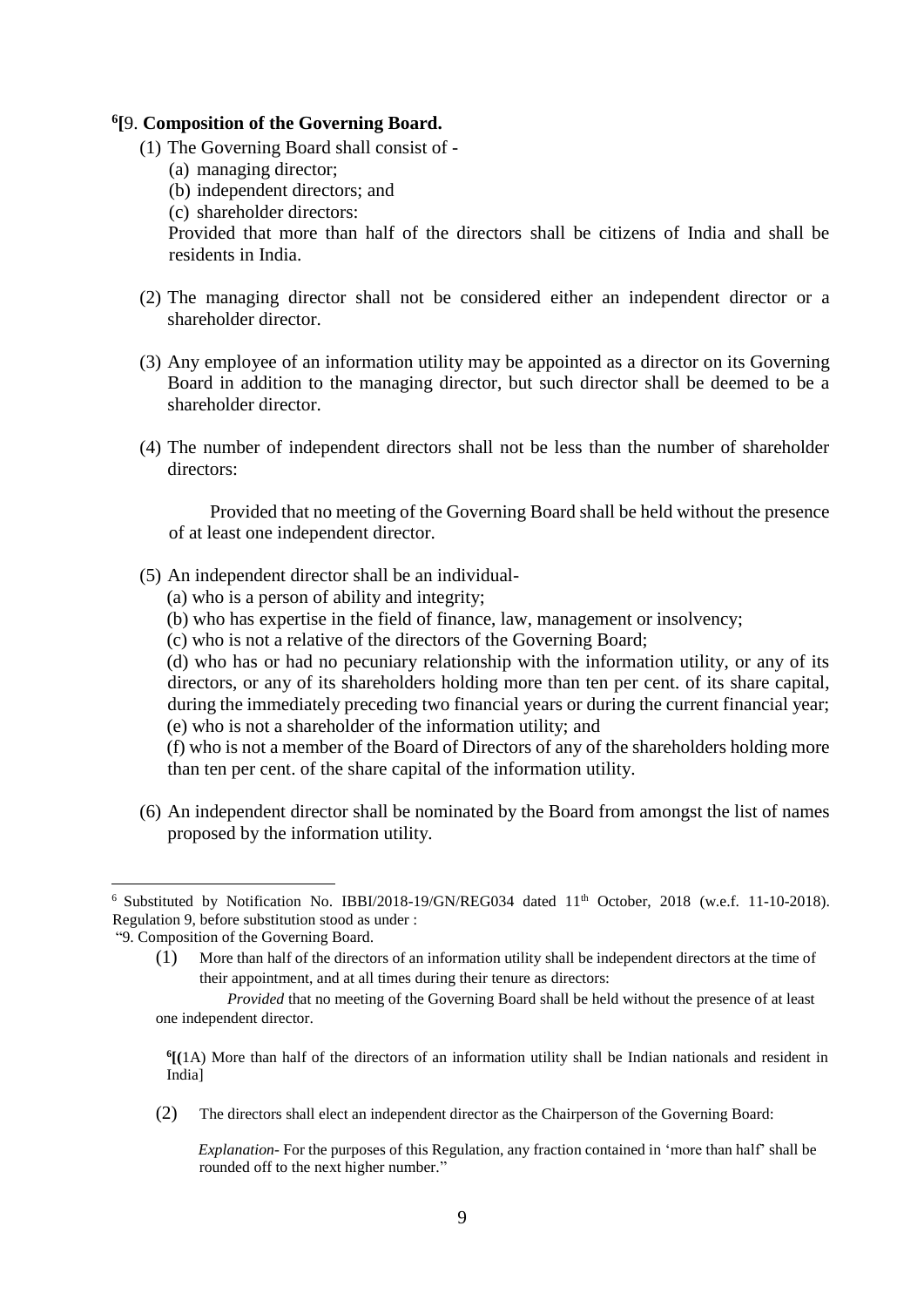- (7) An individual may serve as an independent director for a maximum of two terms of three years each or part thereof, or up to the age of seventy years, whichever is earlier.
- (8) The second term referred to in sub-regulation (7) may be subject to a satisfactory performance review of the first term by the Governing Board.
- (9) A cooling off period of three years shall be applicable for an independent director to become a shareholder director in the same or another information utility.

(10) The directors shall elect an independent director as the Chairperson of the Governing Board.

(11) A director, who has any interest, direct or indirect, pecuniary or otherwise, in any matter coming up for consideration at a meeting of the Governing Board or any of its Committees, shall as soon as possible after relevant circumstances have come to his knowledge, disclose the nature of his interest at such meeting and such disclosure shall be recorded in the proceedings of the Governing Board or the Committee, as the case may be, and the director shall not take part in any deliberation or decision of the Governing Board or the Committee with respect to that matter.

### **9A. Managing director.**

(1) An information utility shall, subject to the guidelines issued by the Board from time to time, determine the qualification and experience, manner of appointment, terms and conditions of appointment and other procedural formalities associated with the selection and appointment of the managing director, subject to the condition that-

(a) an individual shall be selected as managing director through an open advertisement in all editions of at least one national daily newspaper;

(b) an individual at the time joining as managing director shall not be above the age of fiftyfive years, which may be relaxed by the Governing Board up to sixty years, after recording reasons therefor; and

(c) an individual shall not serve as managing director after he has attained the age of sixtyfive years.

(2) The appointment of an individual as the managing director shall be for a tenure of not less than three years but not exceeding five years.

(3) An individual may serve as managing director for a maximum of two terms.

(4) The process of appointment for the second term as managing director shall be conducted afresh.

(5) The appointment and remuneration payable to the managing director shall be approved by a compensation committee constituted by the Governing Board.

(6) The appointment, renewal of appointment and termination of service of the managing director shall be subject to prior approval of the Board.

(7) The managing director shall be liable for removal or termination of services by the Governing Board, with the prior approval of the Board, for failure to give effect to the directions, guidelines and other orders issued by the Governing Board or the Board, or the rules, the articles of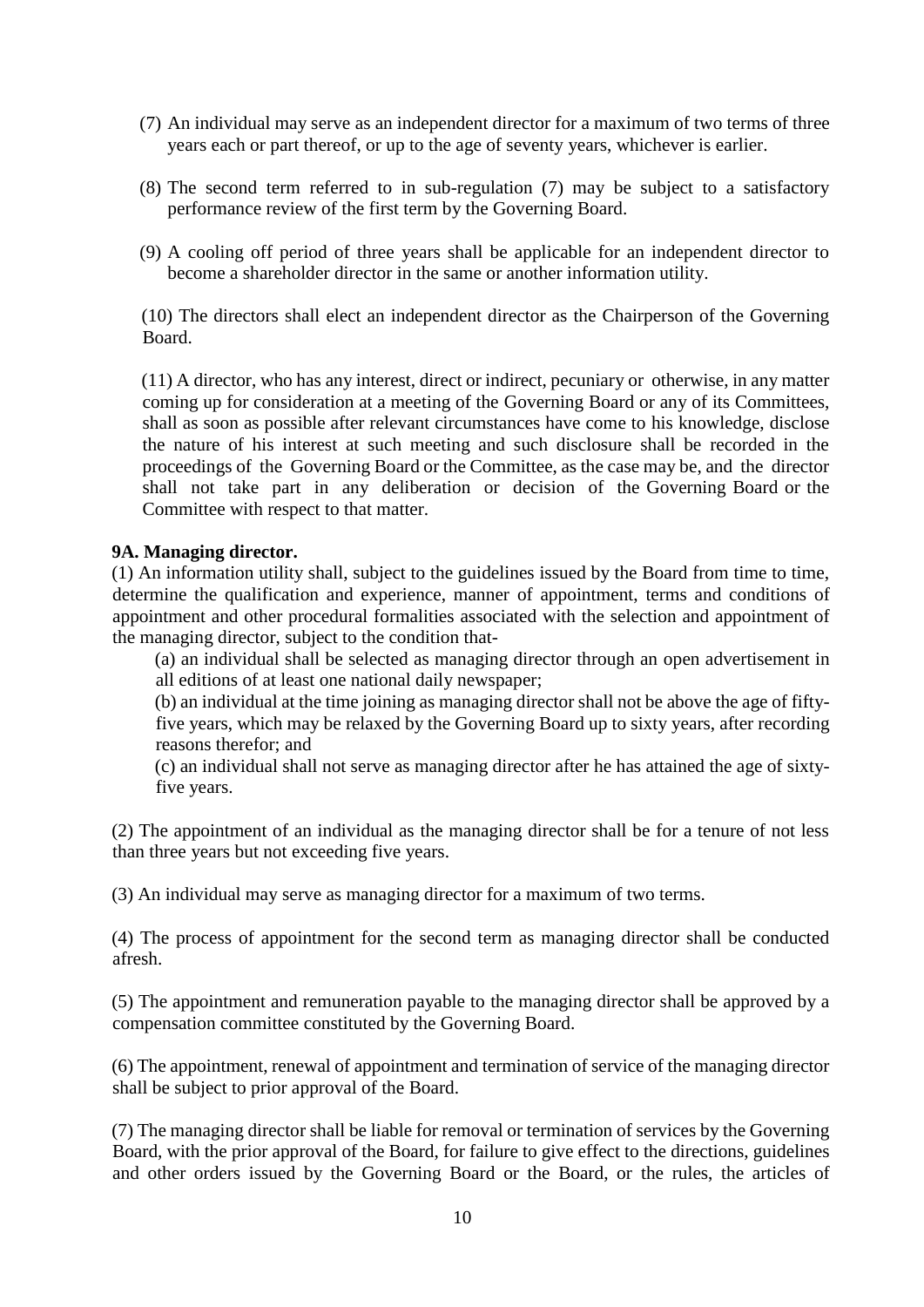association or bye-laws of the information utility or on the ground of misconduct or incapacity to continue in office.

(8) The Board may *suo motu* remove or terminate the services of the managing director, if it deems fit, in the interest of stakeholders of the insolvency resolution process or in the public interest, after giving a reasonable opportunity of being heard.

**9B. Compliance. -** Every information utility registered as on the date of commencement of the Insolvency and Bankruptcy Board of India (Information Utilities) (Second Amendment) Regulations, 2018, shall comply with regulations 9 and 9A, within one year from the date of such commencement.**]**

## **10. Regulatory Committee.**

- (1) An information utility may constitute a Regulatory Committee from amongst the independent directors.
- (2) The Regulatory Committee, if constituted, shall oversee the information utility's compliance with the Code.
- (3) The compliance officer shall report to the Regulatory Committee, wherever constituted.

## **11. Compliance officer.**

- (1) An information utility shall designate or appoint a compliance officer who shall be responsible for ensuring compliance with the provisions of the Code applicable to the information utility, in letter and spirit.
- (2) The compliance officer shall, immediately and independently, report to the Board any non-compliance of any provision of the Code observed by him.
- (3) The compliance officer shall submit a compliance certificate to the Board annually, verifying that the information utility has complied with the requirements of the Code, and has redressed customer grievances.
- (4) The Governing Board shall appoint or remove a compliance officer only by means of a resolution passed at its meeting.

## **12. Grievance Redressal Policy.**

- (1) An information utility shall have a Grievance Redressal Policy to deal with any grievance from
	- i. any user; or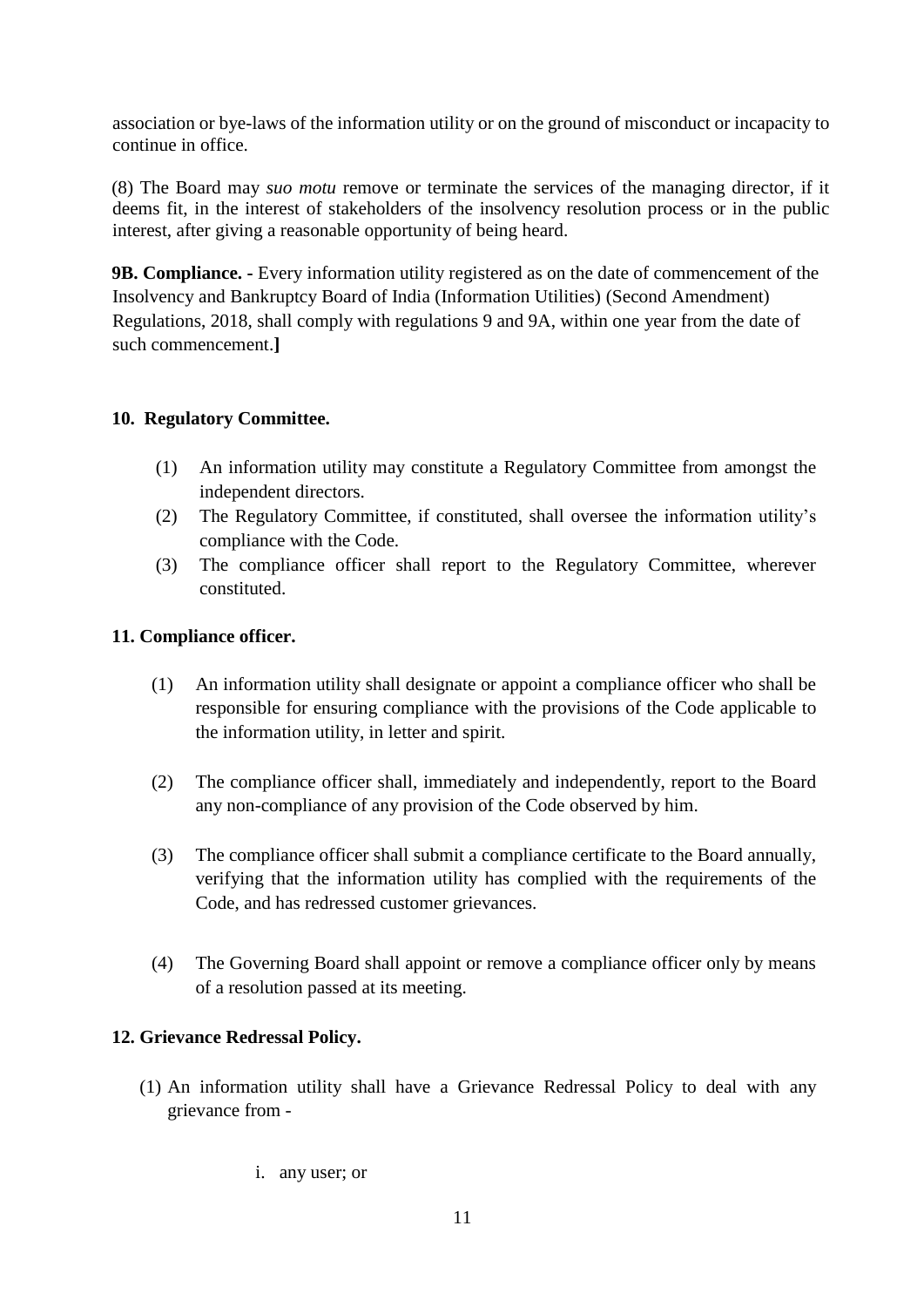ii. any other person or class of persons as may be provided by the Governing Board

in respect of its services.

- b. The Grievance Redressal Policy shall provide for
	- i. the constitution of a Grievance Redressal Committee;
	- ii. the functions of the Grievance Redressal Committee;
	- iii. the format and manner for filing grievances;
	- iv. maximum time and format for acknowledging receipt of a grievance;

v. maximum time for the disposal of the grievance by way of dismissal, resolution or the initiation of mediation;

- vi. details of the mediation mechanism;
- vii. provision of a report of the grievance and mediation proceedings to the parties to the grievance upon dismissal or resolution of the grievance;
- viii. action to be taken in case of malicious or false complaints;
	- ix. maintenance of a register of grievances received and resolutions arrived at;
	- x. disclosure of receipt and disposal of grievances to the public in the form and manner directed by the Board;
	- xi. periodic reporting of the receipt and disposal of grievances to the Governing Board; and
- xii. periodic review of the Grievance Redressal Mechanism by the Governing Board.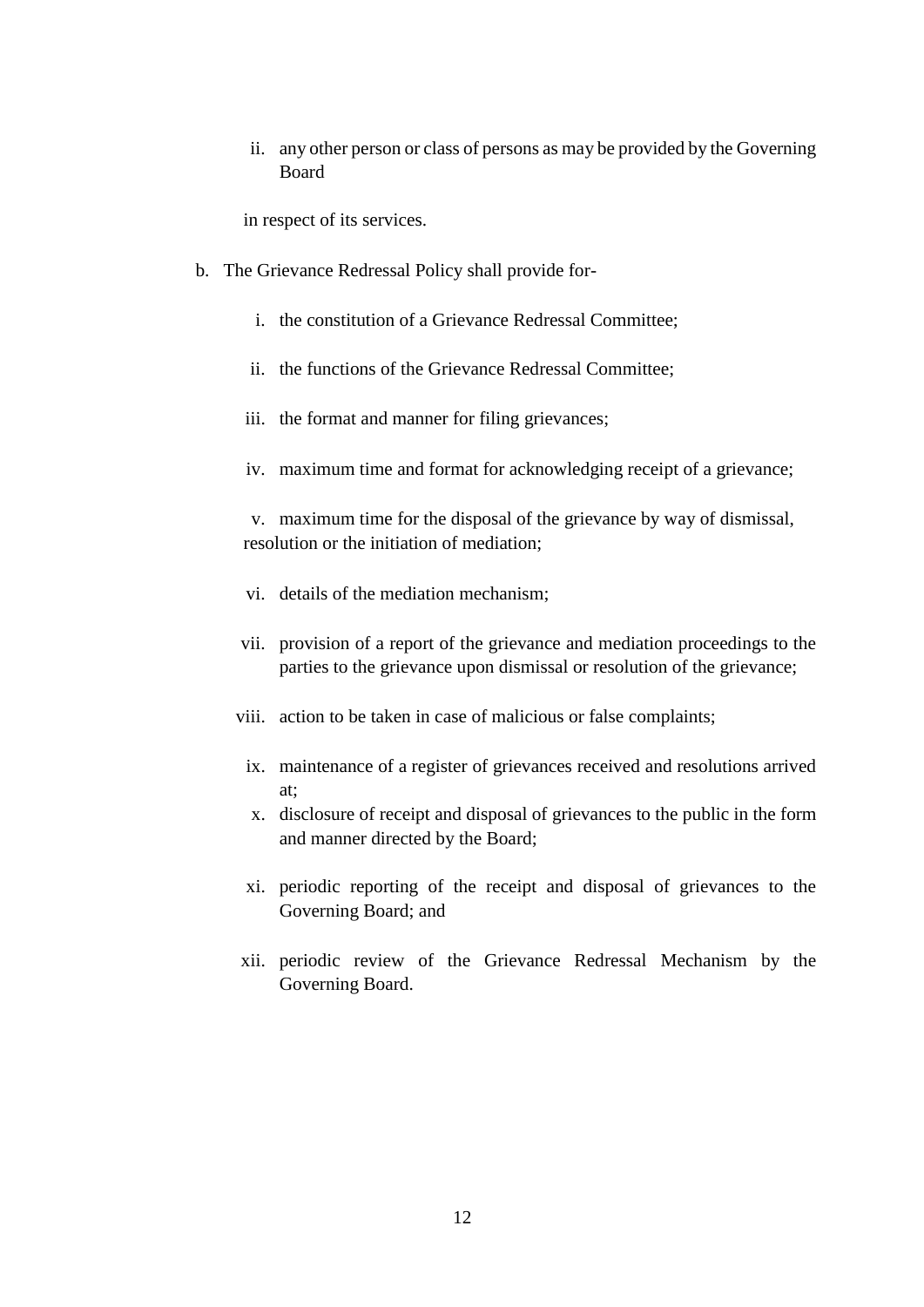## **CHAPTER IV TECHNICAL STANDARDS AND BYE-LAWS**

#### **13. Technical Standards.**

- (1) The Board may lay down Technical Standards, through guidelines, for the performance of core services and other services under these Regulations.
- (2) Without prejudice to the generality of sub-regulation (1), the Board may lay down Technical Standards for all or any of the following matters, namely :-
	- (a) the Application Programming Interface;
	- (b) standard terms of service;
	- (c) registration of users;
	- (d) unique identifier for each record and each user;
	- (e) submission of information;
	- (f) identification and verification of persons;
	- (g) authentication of information;
	- (h) verification of information;
	- (i) data integrity;
	- (j) consent framework for providing access to information to third parties;
	- (k) security of the system;
	- (l) security of information;
	- (m) risk management framework;
	- (n) porting of information;
	- (o) exchange or transfer of information between information utilities;
	- (p) inter-operability among information utilities;
	- (q) preservation of information; and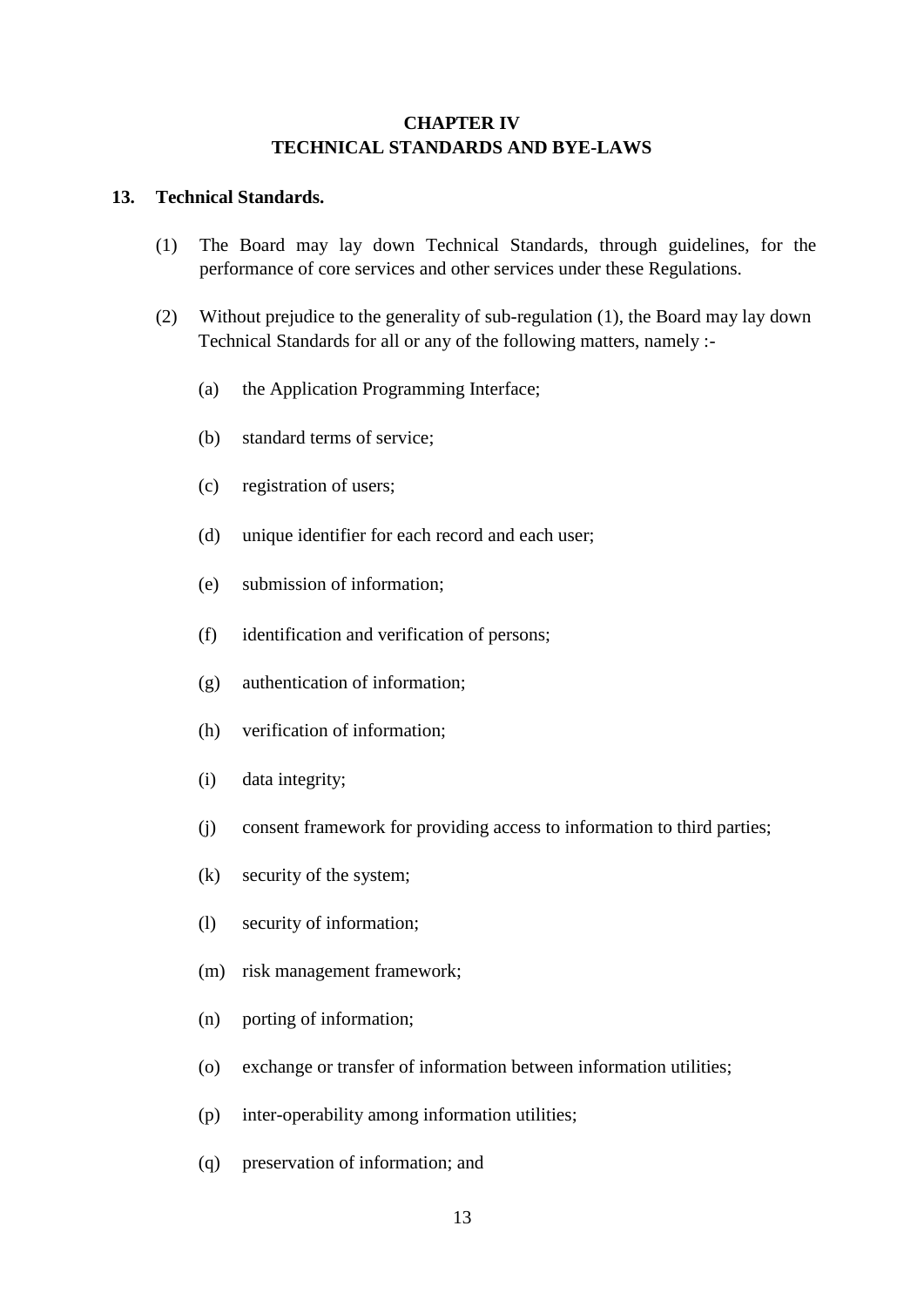(r) purging of information.

#### **14. Technical Committee.**

The Board shall lay down the Technical Standards based on the recommendations of a Technical Committee constituted by it.

- (1) The Technical Committee shall comprise of at least three members who have special knowledge and experience in the field of law, finance, economics, information technology or data management.
- (2) The Board may invite the Chief Executive Officers or managing directors of information utilities to attend the meetings of the Technical Committee.

## **15. Bye-laws of information utilities.**

- (1) An information utility, for the conduct of its operations, shall have bye-laws consistent with the Code.
- (2) The bye-laws shall be consistent with, and provide for all matters contained in the Technical Standards, if any.
- (3) Without prejudice to the generality of sub-regulation (1), the bye-laws shall provide for-
	- (a) the manner and process of providing core services and other services under these Regulations;
	- (b) risk management;
	- (c) rights of users; and
	- (d) grievance redressal.
- (4) The bye-laws of the information utility, as amended from time to time, shall be published on its website.

#### **16. Amendment to bye-laws.**

(1) The Governing Board may amend the bye-laws of the information utility by a resolution passed by votes in favour being not less than three times the number of the votes, if any, cast against the resolution, by the directors.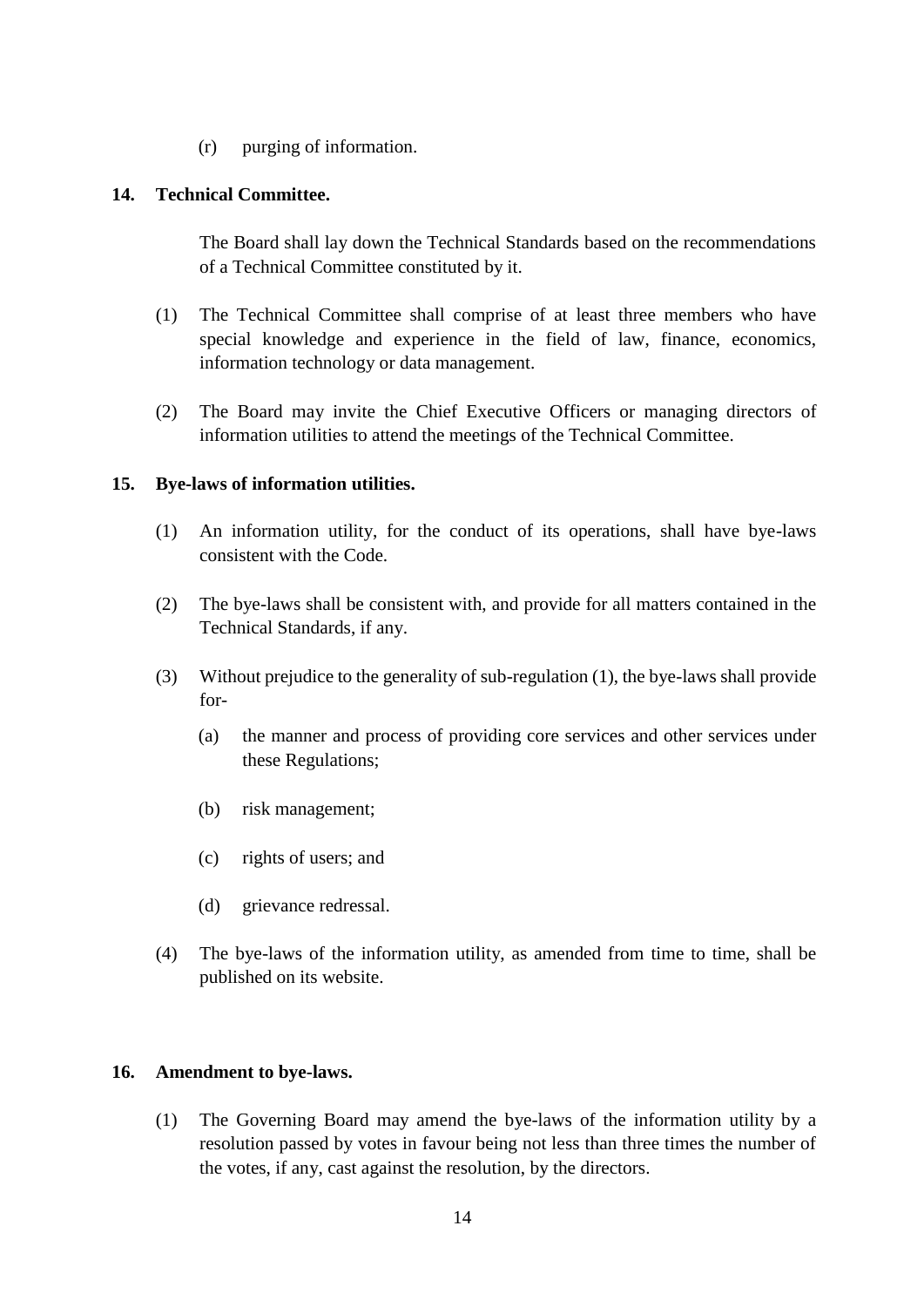- (2) A resolution passed in accordance with sub-regulation (1) shall be filed with the Board within seven days from the date of its passing, for its approval.
- (3) The amendments to the bye-laws shall come into effect on the seventh day of the receipt of the approval under sub-regulation (2), unless otherwise directed by the Board.
- (4) The information utility shall file a printed copy of the amended bye-laws with the Board within fifteen days from the date when such amendment is made effective.
- (5) Notwithstanding anything to the contrary contained in this Regulation, the Board may direct an information utility to amend any provision in its bye-laws.

## **CHAPTER V CORE SERVICES**

### **17. Provision of services.**

- (1) An information utility shall provide-
	- (a) core services;
	- (b) other services under these Regulations; in accordance with the Code.
- (2) An information utility may provide services incidental to the services under subregulation (1), with the permission of the Board.
- (3) An information utility shall comply with the applicable Technical Standards, while providing services.

## **18. Registration of users.**

- (1) A person shall register itself with an information utility for-
	- (a) submitting information to; or
	- (b) accessing information stored with

any of the information utilities.

(2) The information utility shall verify the identity of the person under sub-regulation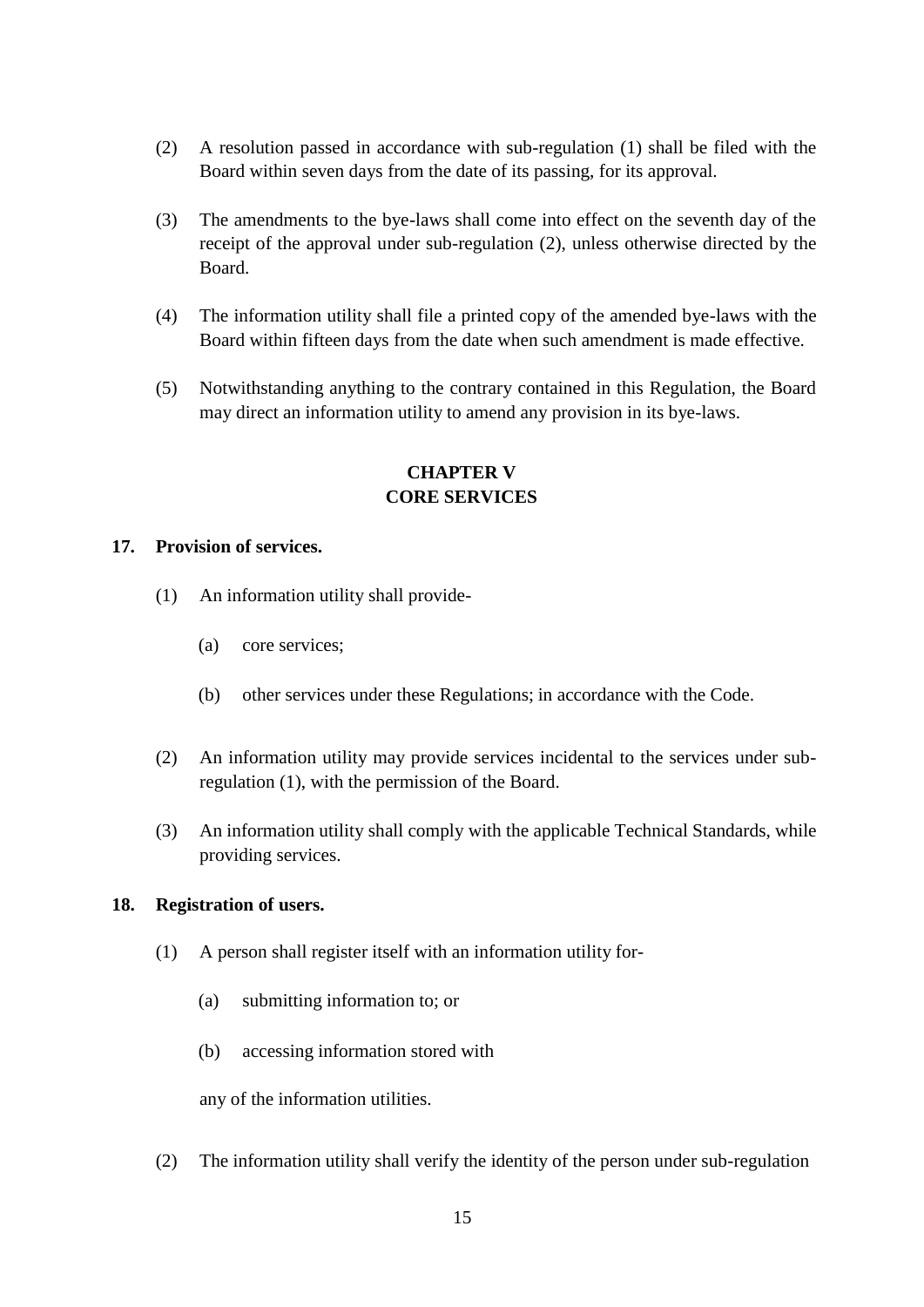(1) and grant registration.

- (3) Upon registration of a person under sub-regulation (2), the information utility shall intimate it of its unique identifier.
- (4) A person registered once with an information utility shall not register itself with any information utility again.
- (5) An information utility shall provide a registered user a functionality to enable its authorised representatives to carry on the activities in sub-regulation (1) on its behalf.
- (6) An information utility shall-
	- (a) maintain a list of the
		- (i) registered users;
		- (ii) the unique identifiers of the registered users; and
		- (iii) the unique identifiers assigned to the debts under Regulation 20.
	- (b) make the list under clause (a) available to all information utilities and the Board.

#### **19. Use of different information utilities.**

- (1) A registered user may submit information to any information utility.
- (2) Different parties to the same transaction may use different information utilities to submit, or access information in respect of the same transaction:

*Illustration:* A debt transaction has creditor A and debtor B. A may submit information about the debt to information utility X, while B may submit information about the same debt to information utility Y.

(3) A user may access information stored with an information utility through any information utility.

#### **20. Acceptance and receipt of information.**

(1) An information utility shall accept information submitted by a user in Form C of the Schedule.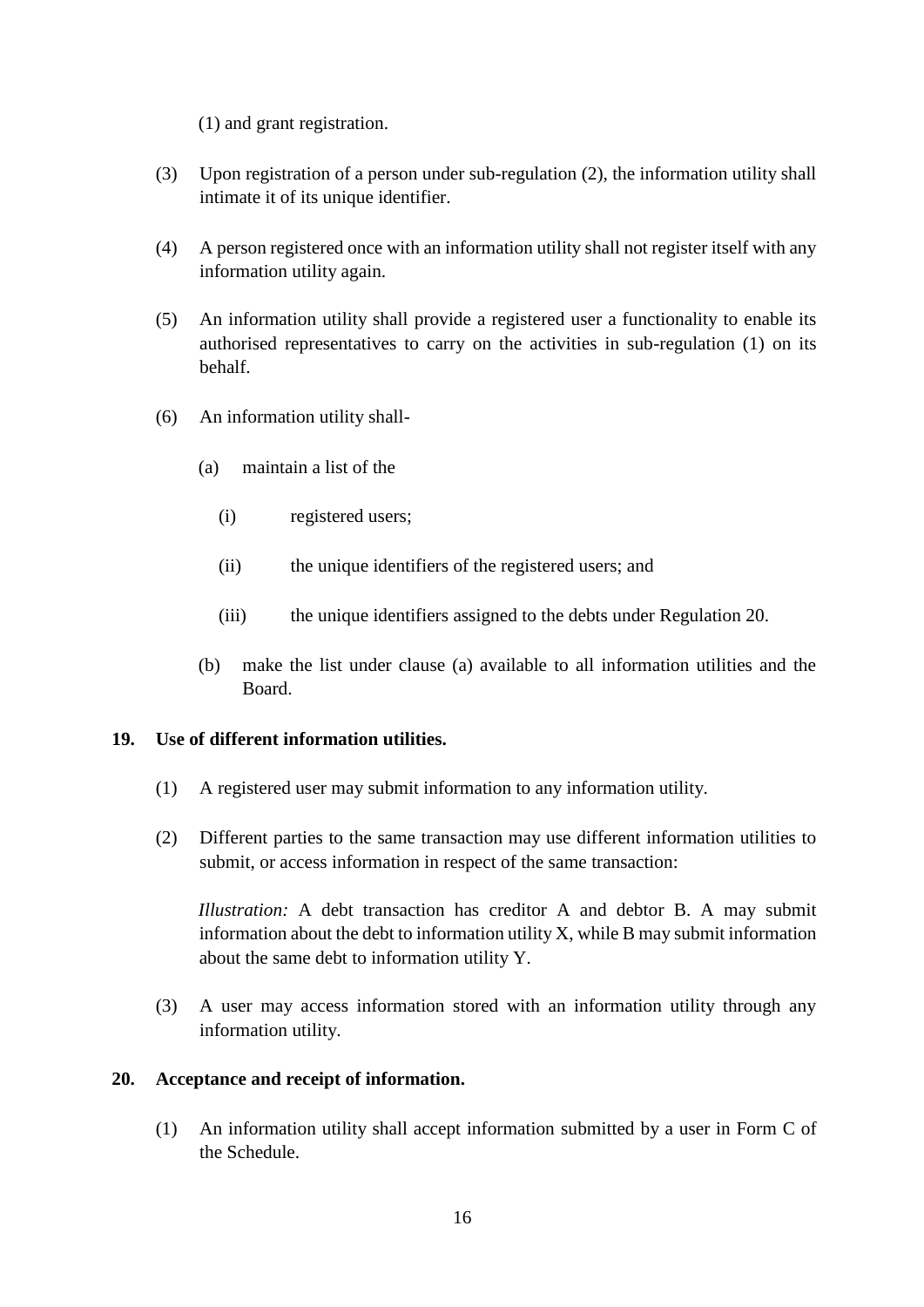- (2) On receipt of the information submitted under sub-regulation (1), the information utility shall-
	- (a) assign a unique identifier to the information, including records of debt;
	- (b) acknowledge its receipt, and notify the user of-
		- (i) the unique identifier of the information;
		- (ii) the terms and conditions of authentication and verification of information; and
		- (iii) the manner in which the information may be accessed by other parties.

## **21. Information of default.**

- (1) On receipt of information of default, an information utility shall expeditiously undertake the processes of authentication and verification of the information.
- (2) On completion of the processes of authentication and verification under subregulation (1), the information utility shall communicate the information of default, and the status of authentication to registered users who are-
	- (a) creditors of the debtor who has defaulted;
	- (b) parties and sureties, if any, to the debt in respect of which the information of default has been received.

#### **22. Storage of information.**

- (1) An information utility shall store all information in a facility located in India.
- (2) The facility under sub-regulation (1) shall be governed by the laws of India.

#### **23. Access to information.**

- (1) An information utility shall allow the following persons to access information stored with it-
	- (a) the user which has submitted the information;
	- (b) all the parties to the debt and the host bank, if any, if the information is of the categories in section  $3(13)(a)$ , (c) and (d);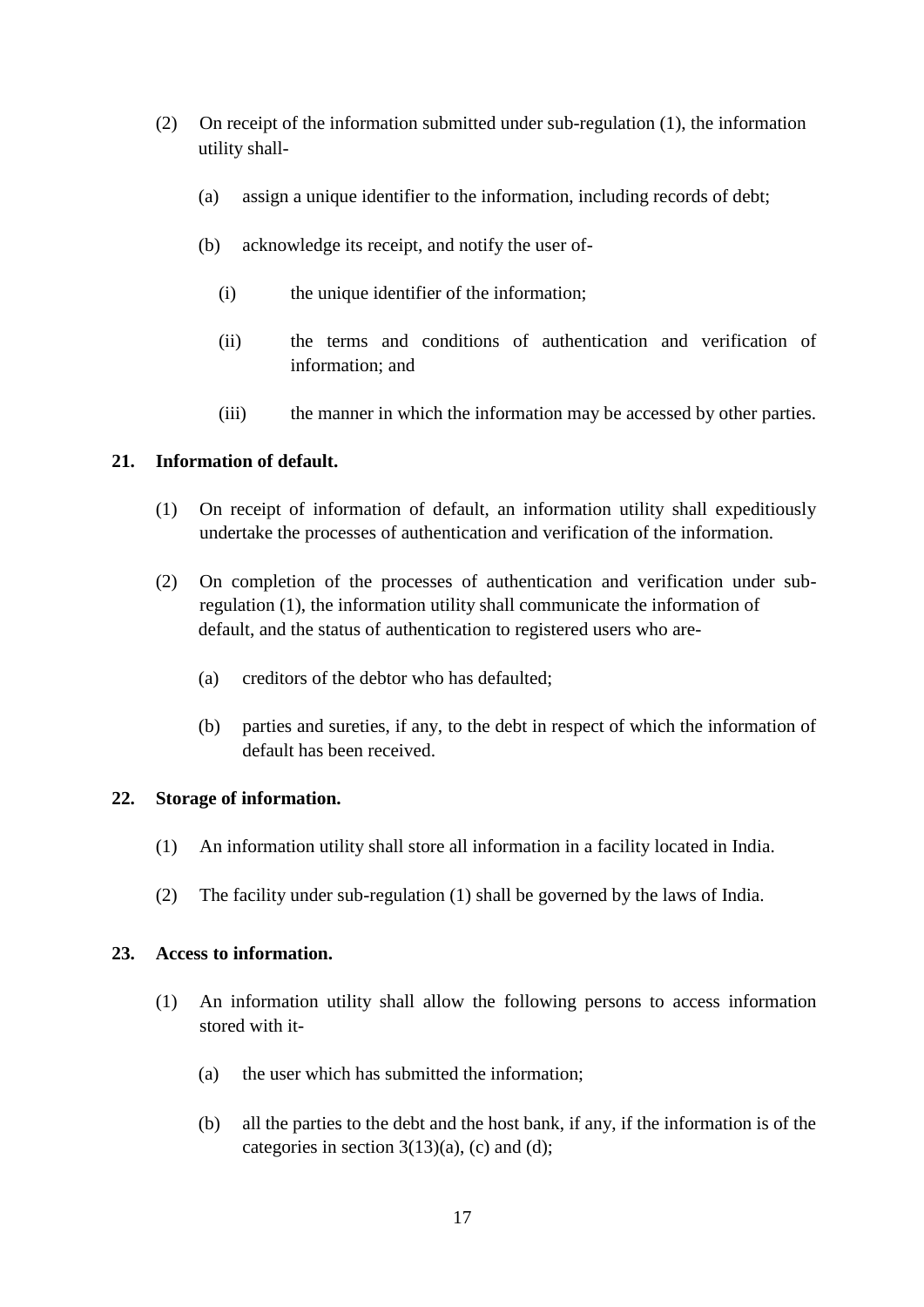- (c) the corporate person and its auditor, if the information is of the categories in section  $3(13)(b)$  and (e);
- (d) the insolvency professional, to the extent provided in the Code;
- (e) the Adjudicating Authority;
- (f) the Board;
- (g) any person authorised to access the information under any other law; and
- (h) any other person who the persons referred to in (a), (b) or (c) have consented to share the information with.
- (2) An information utility shall in all cases enable the user to view-
	- (a) the date the information was last updated;
	- (b) the status of authentication; and
	- (c) the status of verification

while providing access to the information.

(3) An information utility shall provide information to the Adjudicating Authority and Board free of charge.

#### **24. Accessing information stored with other information utilities.**

- (1) An information utility shall provide a functionality to enable users to access information stored with any information utility, which they are entitled to access.
- (2) The functionality under sub-regulation (1) shall enable other information utilities to provide access to information to the user directly.
- (3) The functionality shall ensure privacy and confidentiality of information.

#### **25. Annual statement.**

- (1) An information utility shall provide every user an annual statement of all information pertaining to the user, free of charge.
- (2) An information utility shall provide the user a functionality to mark information as erroneous and correct it.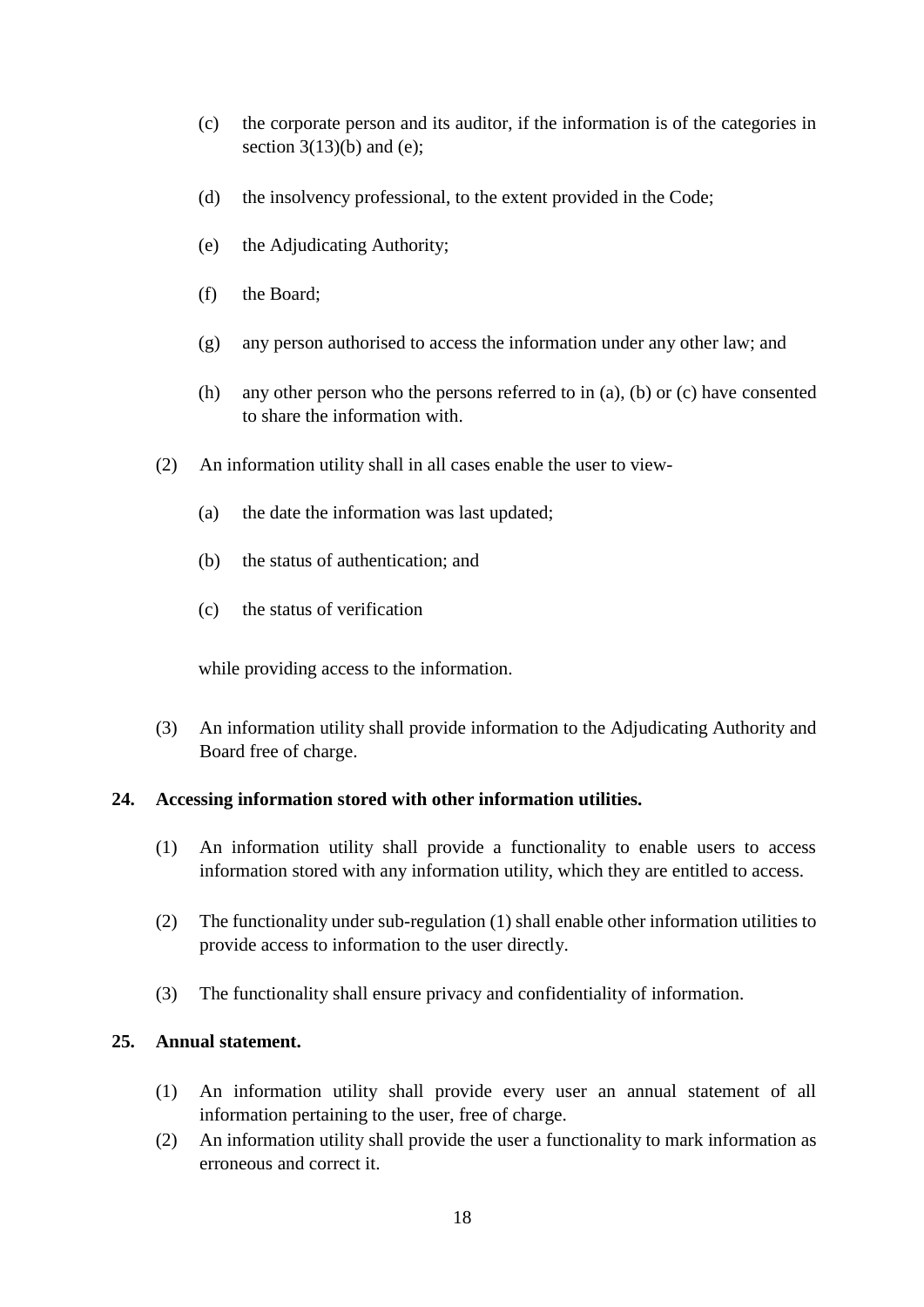### **26. Porting information from registries.**

- (1) An information utility may import information from such registries as may be notified by the Board from time to time.
- (2) An information utility shall render the core services under section 3 (9) (b), (c) and (d) in accordance with these Regulations for the information imported under subregulation (1).

## **27. Duties of the user.**

- (1) A user shall expeditiously update the information submitted by it to an information utility.
- (2) A user shall expeditiously correct information as soon as it finds it erroneous, stating the reasons, if any.

## **CHAPTER VI DUTIES OF INFORMATION UTILITIES**

### **28. General duties.**

- (1) An information utility shall provide services with due and reasonable care, skill and diligence.
- (2) An information utility shall hold the information as a custodian.

## **29. Non-discrimination.**

An information utility shall provide services without discrimination in any manner.

*Explanation:* An information utility shall not deny its services to any person on the basis of-

- (a) place of residence or business; or
- (b) type of personality, whether natural or artificial.

## **30. Other duties.**

- (1) An information utility shall-
	- (a) provide services to a user based on its explicit consent;
	- (b) guarantee protection of the rights of users;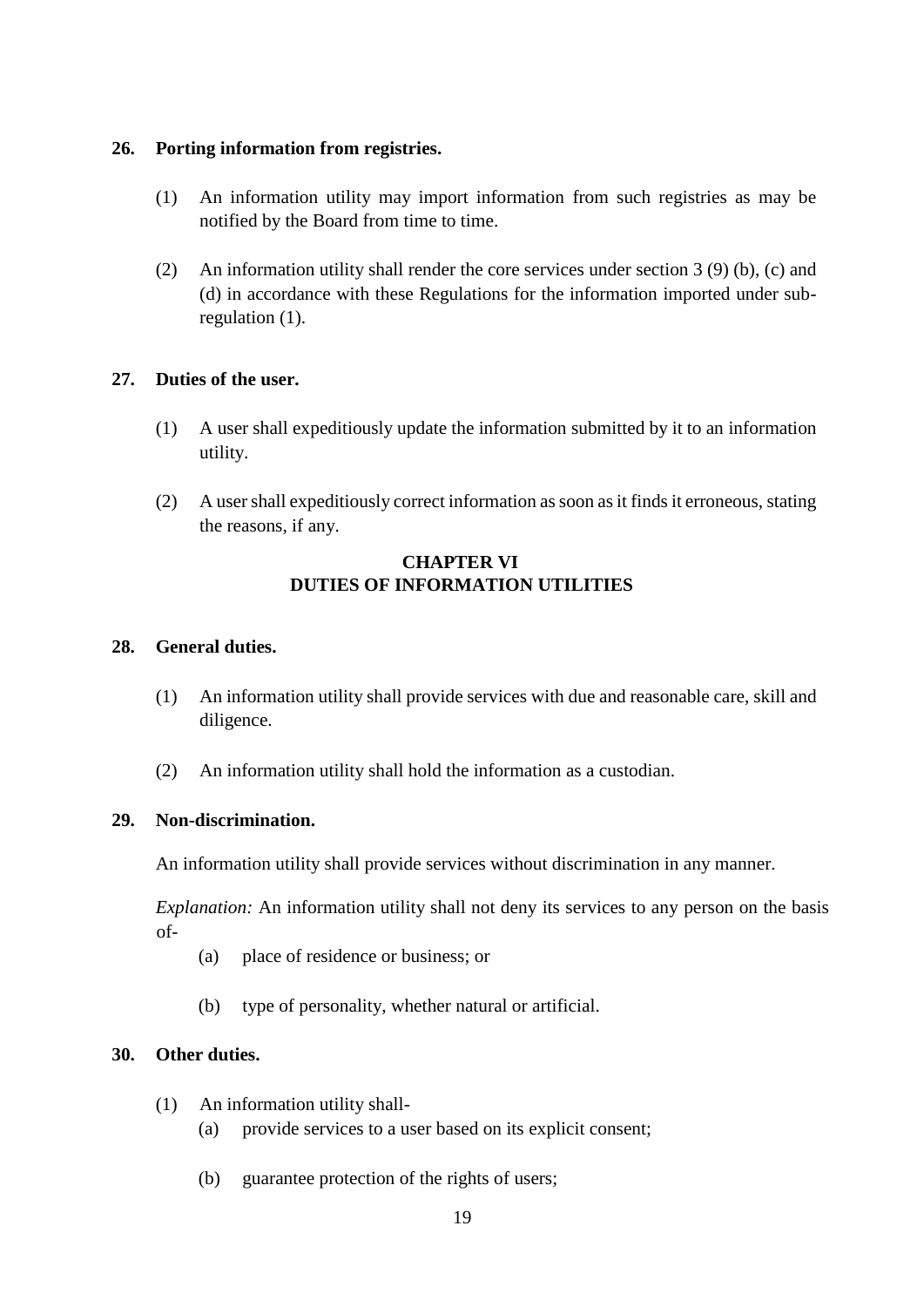- (c) establish adequate procedures and facilities to ensure that its records are protected against loss or destruction;
- (d) adopt secure systems for information flows;
- (e) protect its data processing systems against unauthorised access, alteration, destruction, disclosure or dissemination of information; and
- (f) transfer all the information submitted by a user, and stored with it to another information utility on the request of the user.
- (2) An information utility shall not-
	- (a) outsource the provision of core services to a third-party service provider;
	- (b) use the information stored with it for any purpose other than providing services under these Regulations, without the prior approval of the Board;
	- (c) seek data or details of users except as required for the provision of the services under these Regulations.

#### **31. Insurance.**

An information utility shall make adequate arrangements, including insurance, for indemnifying the users for losses that may be caused to them by any wrongful act, negligence or default of the information utility, its employees or any other person whose services are used for the provision of services under these Regulations.

#### **32. Fee.**

- (1) The information utility shall-
	- (a) charge uniform fee for providing the same service to different users;
	- (b) disclose the fee structure for provision of services on its website; and
	- (c) disclose any proposed increase in the fees for the provision of services on its website at least three months before the increase in fees is effected.
- (2) The fee charged for
	- (a) providing services shall be a reasonable reflection of the service provided; and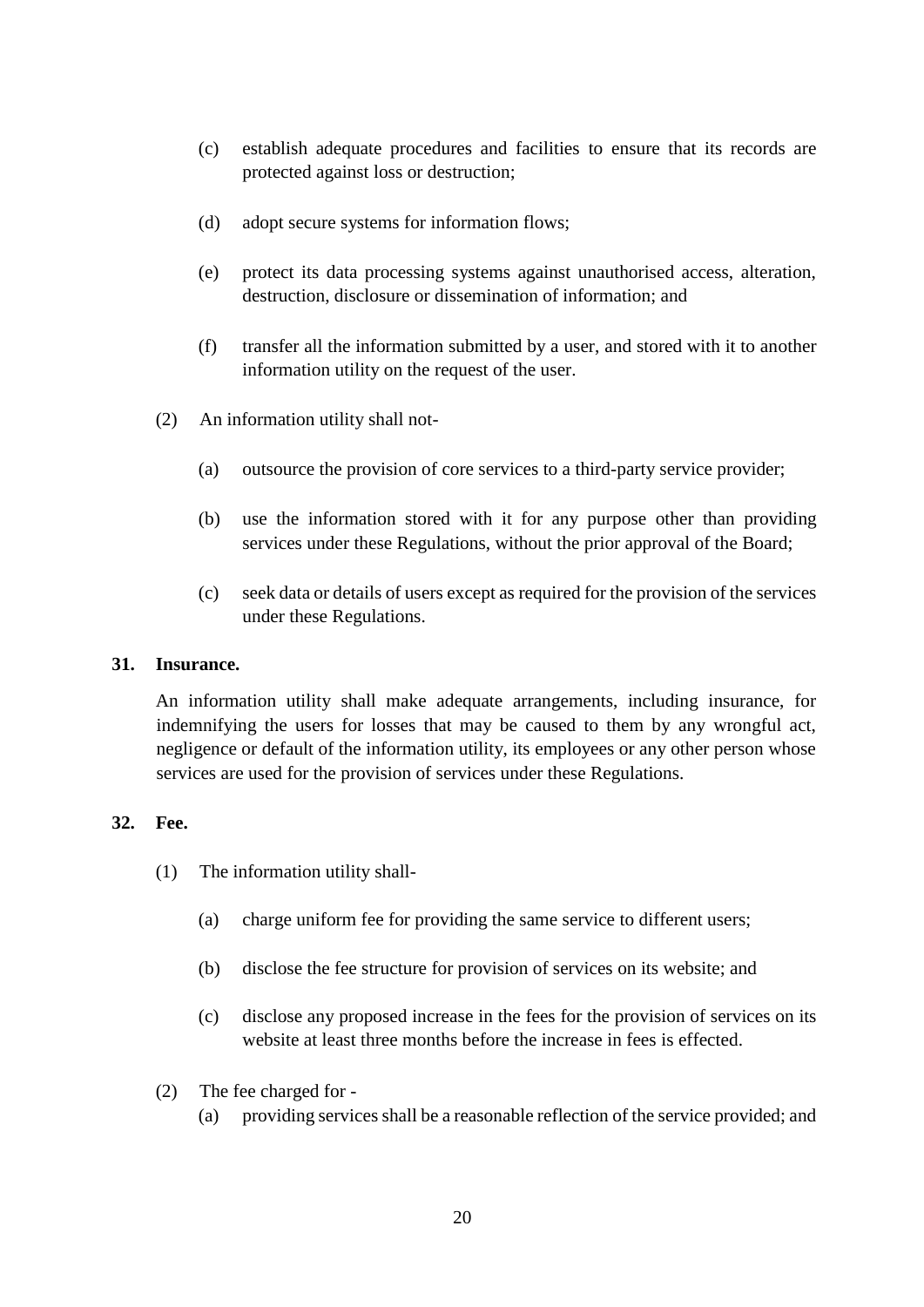(b) providing access to information shall not exceed the fee charged for submission of information to the information utility.

### **33. Risk management.**

An information utility shall establish an appropriate risk management framework in accordance with the Technical Standards, if any, which provides for matters, including-

- (a) reliable, recoverable and secure systems;
- (b) provision of core services during disasters and emergencies; and
- (c) business continuity plans which shall include disaster recovery sites.

### **34. Audit of information technology framework.**

- (1) An information utility shall appoint an external auditor having relevant qualifications to audit its information technology framework, interface and data processing systems every year.
- (2) The auditor appointed under sub-regulation (1) shall submit are port to the Governing Board.
- (3) The information utility shall submit the report received under sub-regulation (2), along with the comments of the Governing Board, if any, to the Board within one month from the receipt of the report from the external auditor.

#### **35. Preservation Policy.**

- (1) An information utility shall have a Preservation Policy providing for the form, manner and duration of preservation of-
	- (a) information stored with it; and
	- (b) details of the transactions of the information utility with each user in respect of the information stored with it.
- (2) The Preservation Policy shall be consistent with the Technical Standards, if any.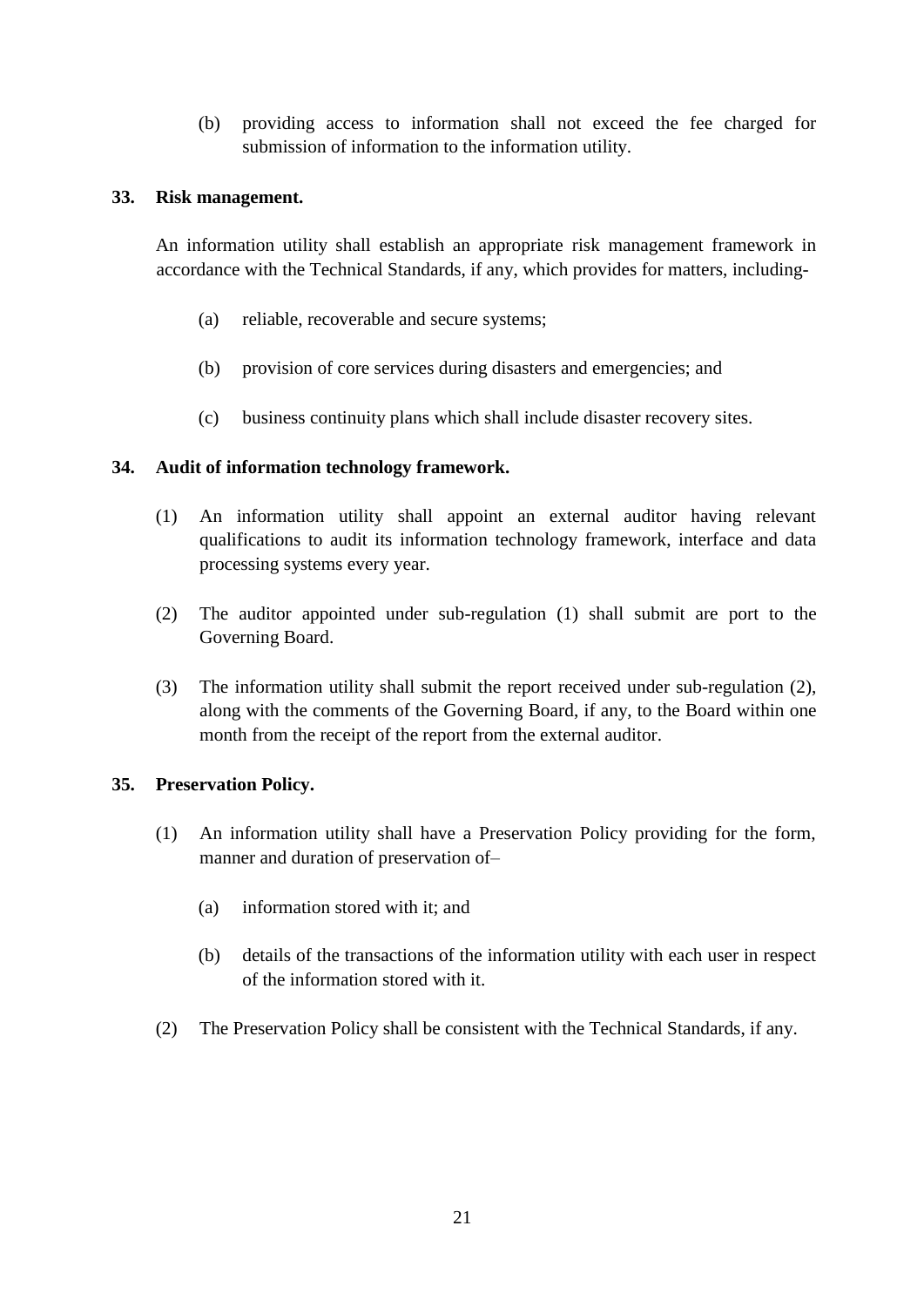### **36. Provision of information to the Board.**

- (1) An information utility shall provide such information as may be required by the Board.
- (2) Without prejudice to the provisions of sub-regulation (1), an information utility shall provide a report to the Board annually, in the manner directed by the Board, stating the-
	- (a) number and types of records collected;
	- (b) number and types of users registered;
	- (c) number and types of unique debts recorded;
	- (d) number and types of security interests recorded;
	- (e) volume of debts recorded;
	- (f) volume of secured debts recorded;
	- (g) number of instances and types of defaults recorded;
	- (h) number and types of disputes recorded;
	- (i) number of times information was accessed by the Adjudicating Authority and Board; and
	- (j) any other information as may be directed by the Board.

## **37. Inspection.**

- (1) Without prejudice to the provisions of sections 217-220, the Board shall inspect an information utility with such periodicity as may be considered necessary.
- (2) An information utility shall extend all assistance and co-operation to the Board to carry out an inspection under sub-regulation (1).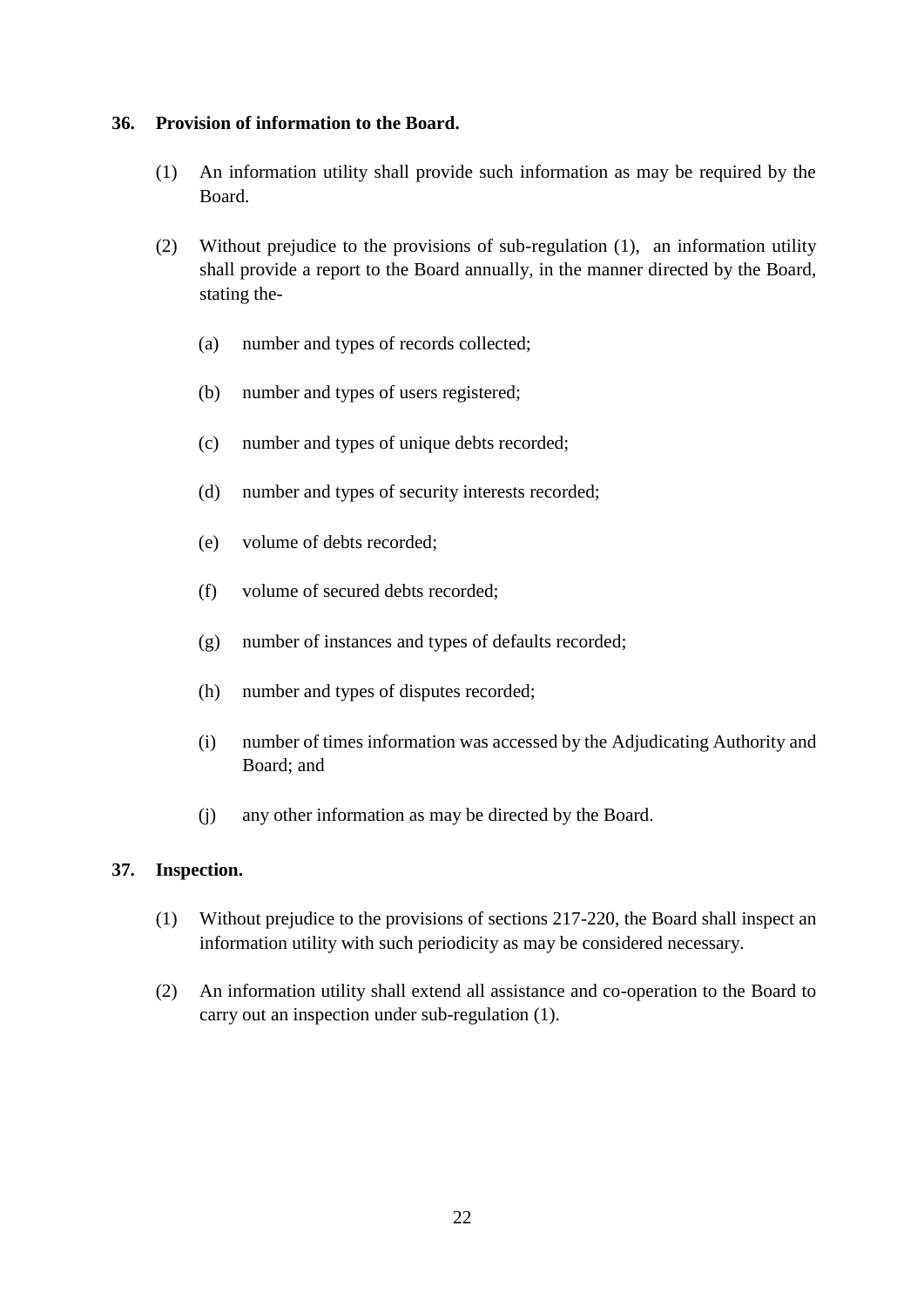## **CHAPTER VII SERVICES TO INSOLVENCY PROFESSIONALS**

### **38. Storing information submitted by insolvency professionals.**

- (1) An insolvency professional may submit reports, registers and minutes in respect of any insolvency resolution, liquidation or bankruptcy proceedings to an information utility for storage.
- (2) The information utility shall not provide access to the reports, registers and minutes submitted under sub-regulation (1) to any person other than the concerned insolvency professional, the Board or the Adjudicating Authority.
- (3) The information utility shall discharge the duties specified in Chapter VI in respect of the reports, registers and minutes submitted under sub-regulation (1).

## **CHAPTER VIII SURRENDER OR CANCELLATION OF REGISTRATION**

### **39. Exit management plan.**

- (1) An information utility shall, at all times, have an exit management plan which shall include-
	- (a) mechanisms to enable users to transfer information to other information utilities expeditiously;
	- (b) mechanisms for preservation and transfer of information; and
	- (c) timelines and cost estimates of implementing the exit management plan.
- (2) An information utility shall not amend its exit management plan without the prior approval of the Board.

#### **40. Surrender of registration.**

- (1) An information utility may submit an application for surrender of its certificate of registration to the Board, providing -
	- (a) the reasons for such surrender;
	- (b) details of its pending and on-going activities; and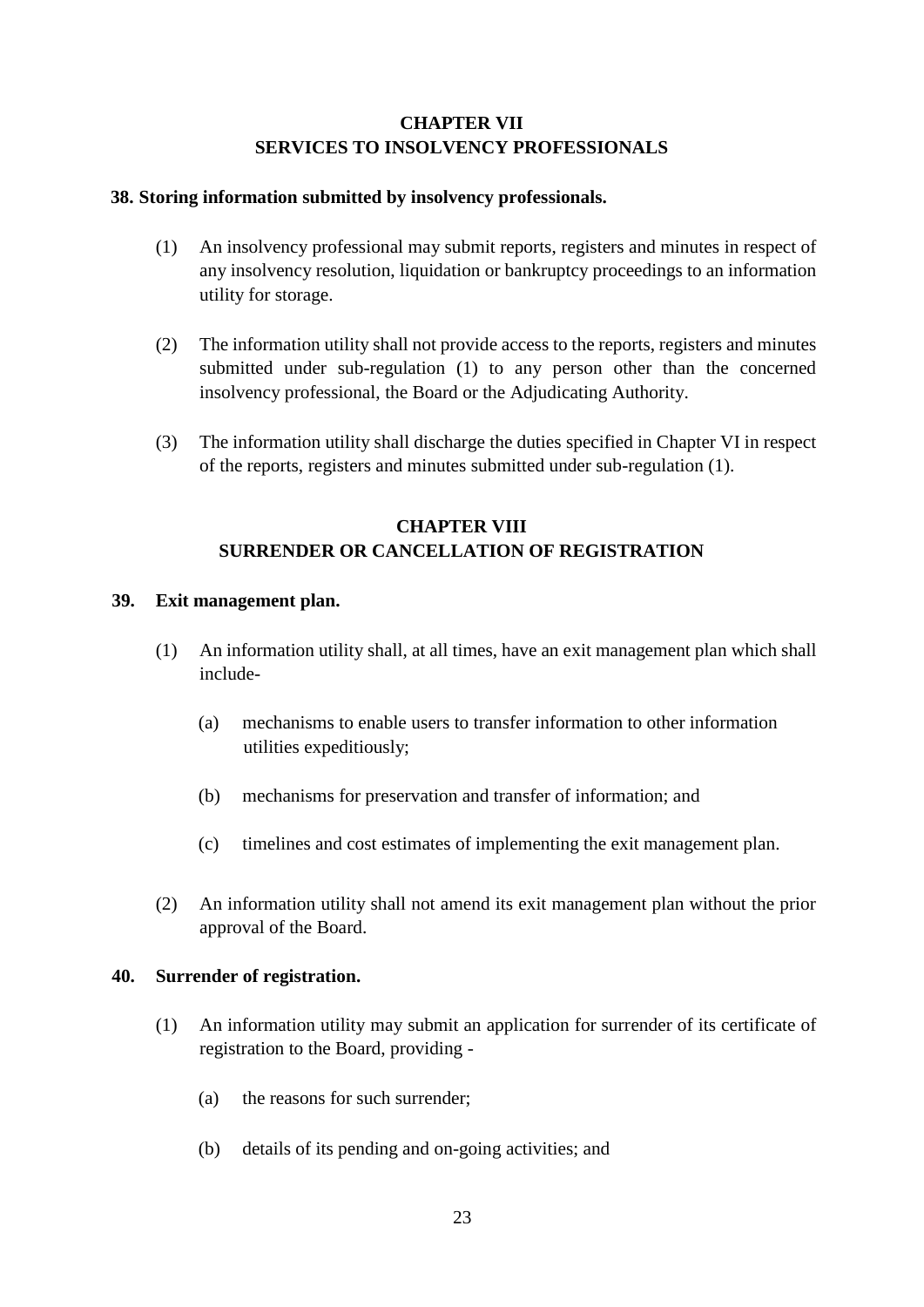- (c) details of how the exit management plan shall be implemented.
- (2) The Board shall within seven days of receipt of the application, publish a notice of receipt of such application on its website and invite objections to the surrender of registration to be submitted within fourteen days of the publication of the notice.
- (3) After considering the application and the objections received, if any, the Board may, within thirty days from the last date for submission of objections, approve the application for surrender of registration subject to such conditions as it deems fit.
- (4) The approval under sub-regulation (3) may require the information utility to-
	- (a) discharge any pending obligations; or
	- (b) continue such functions till such time as may be directed.
- (5) The Board, after being satisfied that the requirements of sub-regulation (4) have been complied with, shall publish a notice on its website stating that the surrender of registration by the information utility has taken effect.

#### **41. Disciplinary proceedings.**

- (1) Based on the findings of an inspection or investigation, or on material otherwise available on record, if the Board is of the *prima facie* opinion that sufficient cause exists to take actions permissible under section 220, it shall issue a show-cause notice to the information utility.
- (2) The show-cause notice shall be in writing and shall state-
	- (a) the provisions of the Code under which it has been issued;
	- (b) the details of the alleged facts;
	- (c) the details of the evidence in support of the alleged facts;
	- (d) the provisions of the Code allegedly violated, or the manner in which the public interest has allegedly been affected;
	- (e) the actions or directions that the Board proposes to take or issue if the allegations are established;
	- (f) the manner in which the information utility is required to respond to the showcause notice;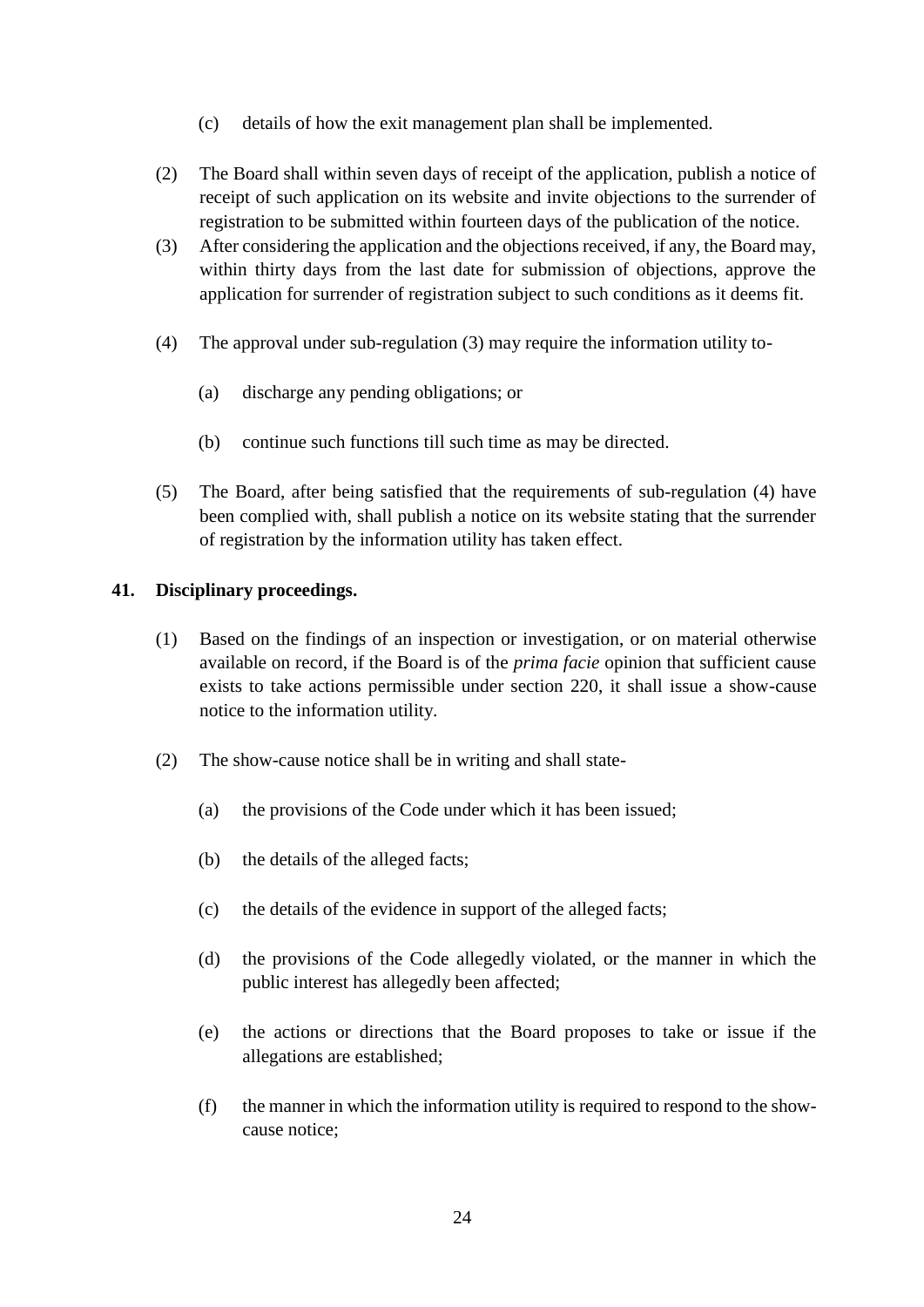- (g) consequences of failure to respond to the show-cause notice within the given time; and
- (h) procedure to be followed for disposal of the show-cause notice.
- (3) The show-cause notice shall enclose copies of relevant documents and extracts of relevant portions from the report of investigation or inspection, or other records.
- (4) A show-cause notice issued shall be served on the information utility in the following manner-
	- (a) by sending it to the information utility at its registered office, by registered post with acknowledgement due; and
	- (b) by an appropriate electronic means to the email address provided by the information utility to the Board.
- (5) The Disciplinary Committee shall dispose of the show-cause notice by a reasoned order in adherence to principles of natural justice.
- (6) The Disciplinary Committee shall endeavor to dispose of the show-cause notice within a period of six months of the issue of the show-cause notice.
- (7) The order in disposal of a show-cause notice may provide for-
	- (a) no action;
	- (b) warning;
	- (c) any of the actions under section  $220(2)$  to (4); or
	- (d) a reference to the Board to take any action under section 220(5).
- (8) The order passed under sub-regulation (7) shall not become effective until thirty days have elapsed from the date of issue of the order, unless the Disciplinary Committee states otherwise in the order along with the reasons for the same.
- (9) The order passed under sub-regulation (7) shall be issued to the information utility immediately, and be published on the website of the Board.
- (10) If the order passed under sub-regulation (7) suspends or cancels the registration of the information utility, the Disciplinary Committee may require the information utility to-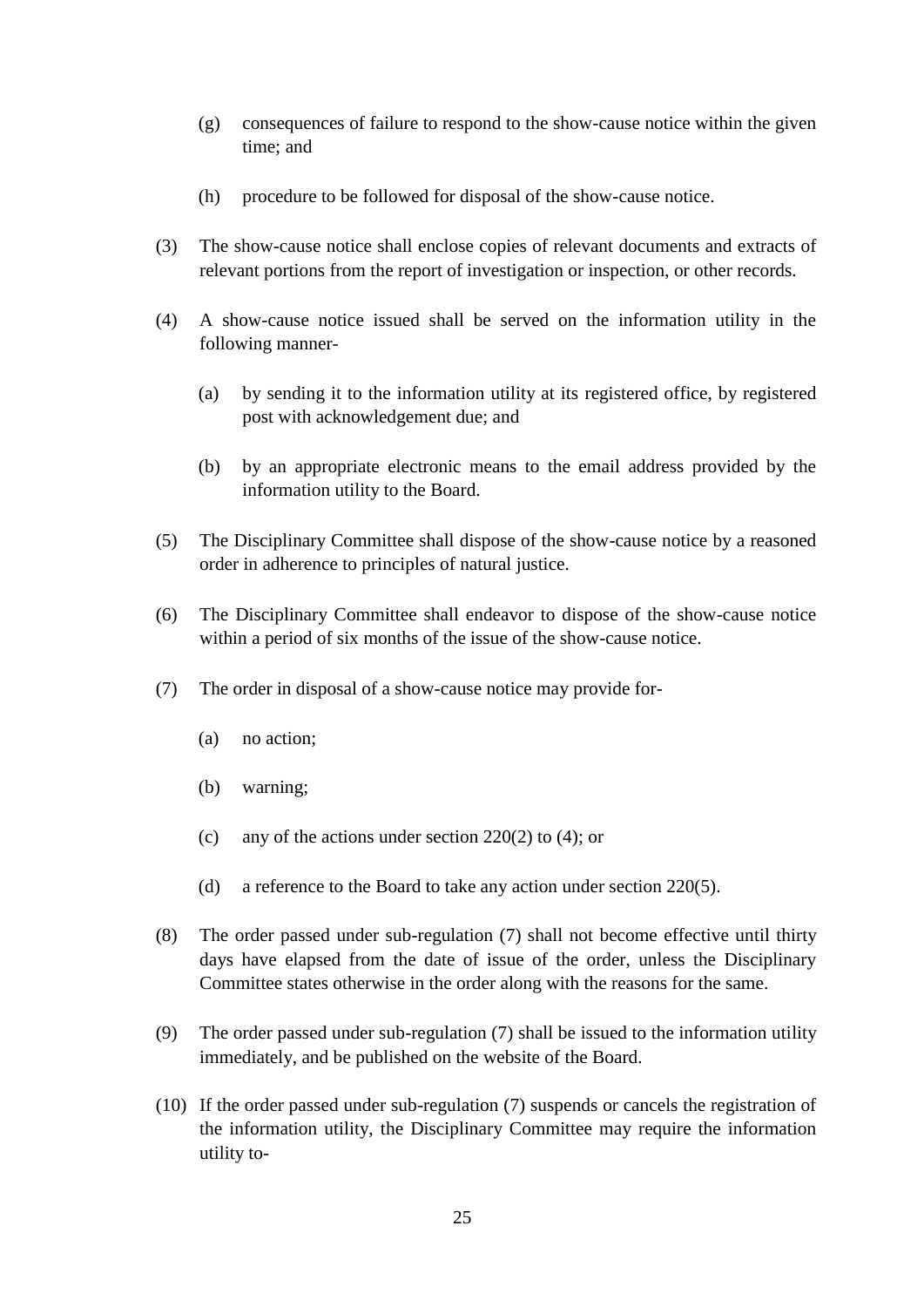- (a) discharge pending obligations;
- (b) continue its functions till such time as may be directed, only to enable users to transfer information stored with it to another information utility; and
- (c) comply with any other directions.

#### **42. Appeal.**

An appeal may be preferred under section 211, within a period of thirty days of receipt of the order, in the manner prescribed in Part III of the **<sup>7</sup> [**National Company Law Appellate Tribunal Rules, 2016**]**.

## **SCHEDULE FORM A**

#### **APPLICATION FOR CERTIFICATE OF REGISTRATION**

(*Under Regulation 4 of the Insolvency and Bankruptcy Board of India (Information Utilities) Regulations, 2017*)

To *The Chairperson The Insolvency and Bankruptcy Board of India [Insert address]* 

From *[Name and address]* 

Subject: Application for grant or renewal of certificate of registration as information utility

#### Madam/Sir,

1

- 1. I, being duly authorized for the purpose, hereby apply on behalf of [*name and address of the applicant*] for
	- (a) grant of certificate of registration as information utility, or
	- (b) renewal of certificate of registration as information utility,

and enclose a copy of the board resolution authorizing me to make this application to and correspond with the Board in this respect.

<sup>7</sup>Substituted by Notification No. IBBI/2017-18/GN/REG029 dated 27th March, 2018 (w.e.f. 01-04-2018). The words and figures before substitution, stood as under:

 <sup>&</sup>quot;National Company Law Tribunal Rules, 2016".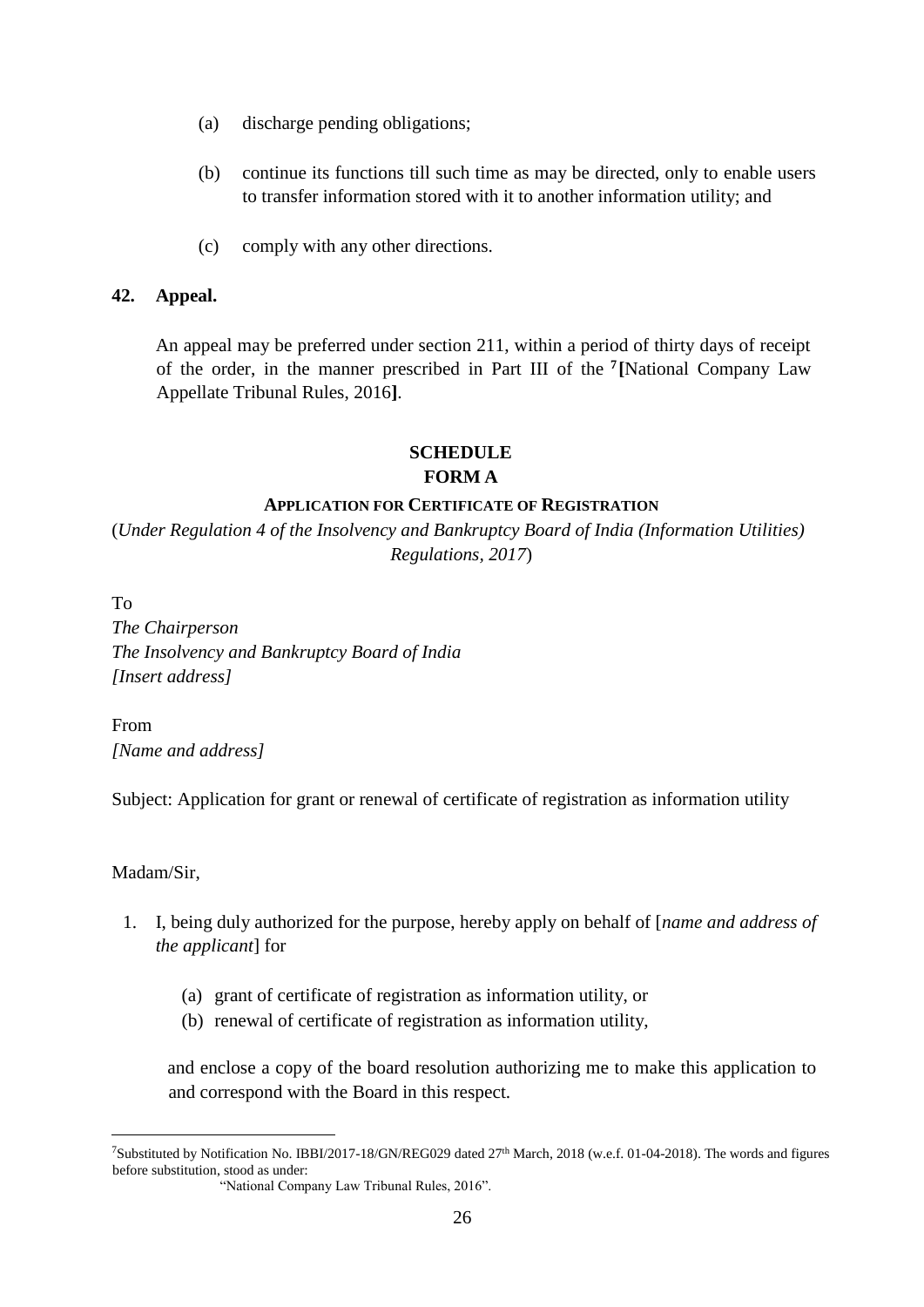- 2. A copy of
	- (a) the memorandum of association,
	- (b) the articles of association,
	- (c) the bye-laws,
	- (d) the business plan and
	- (e) the exit management plan of the applicant is enclosed.
- 3. I, on behalf of [*insert name*], affirm that the applicant is eligible to be registered as an information utility.
- 4. I, on behalf of [*insert name*], hereby affirm that
	- (a) all information contained in this application is true and correct in all material respects,
	- (b) no material information relevant for the purpose of this application has been suppressed, and
	- (c) registration granted or renewed in pursuance of this application may be cancelled summarily if any information submitted is found to be false or misleading in material respects at any stage.
- 5. If granted registration, I, on behalf of [*insert name*],undertake to comply with the requirements of the Code, the rules, regulations, guidelines or directions issued thereunder, and such other conditions and terms as may be contained in the certificate of registration or be specified or imposed by the Board subsequently.

Yours faithfully,

Sd/- Authorized Signatory (Name) (Designation)

Date : the state of the state of the state of the state of the state of the state of the state of the state of the state of the state of the state of the state of the state of the state of the state of the state of the sta Place : :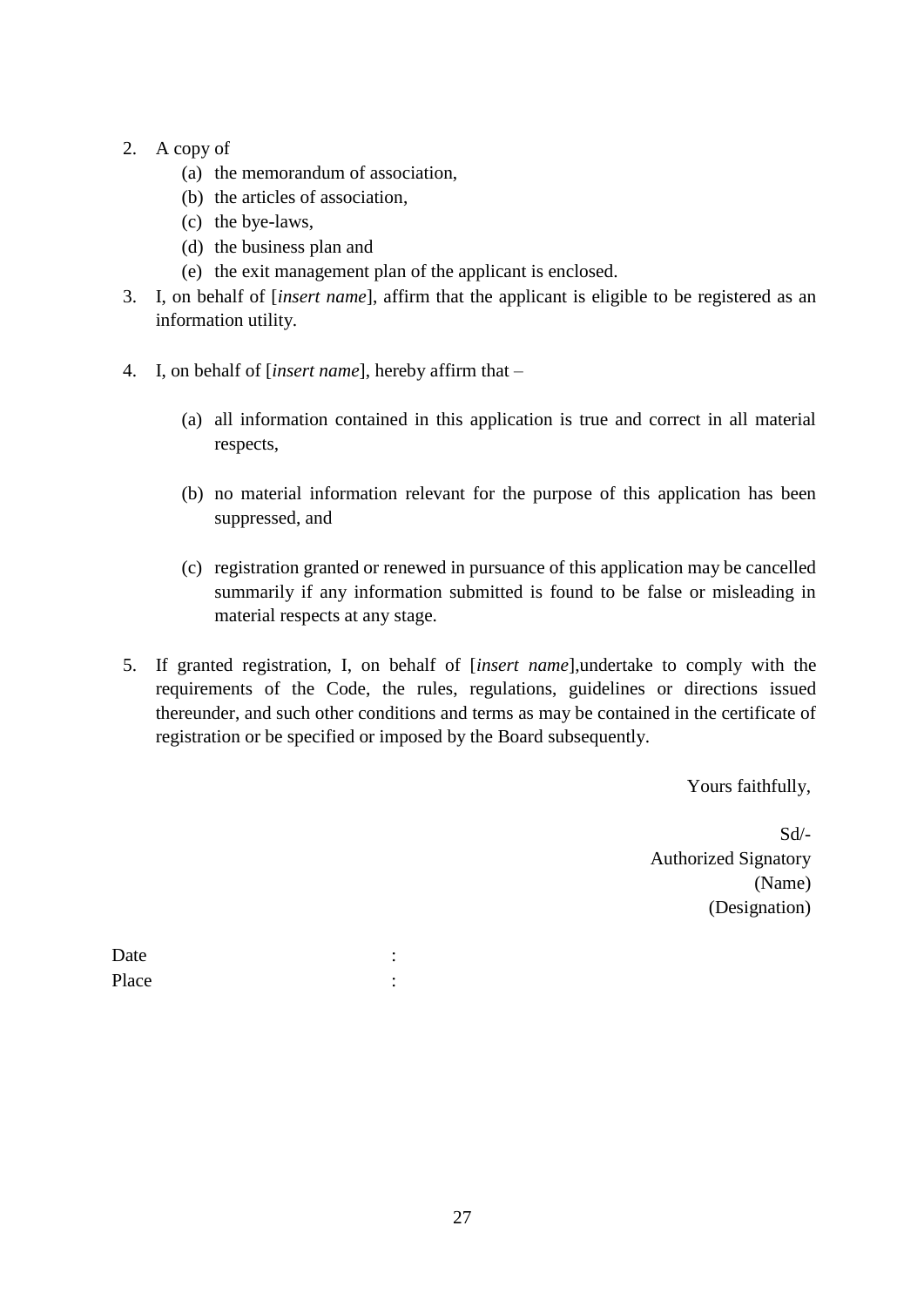## **ANNEXURE TO FORM A PART I GENERAL**

- 1. Name of the applicant.
- 2. Address of registered office and principal place of business of the applicant.
- 3. Corporate Identity Number (CIN).
- 4. PAN.

1

5. Name, designation and contact details of the person authorized to make this application and correspond with the Board in this respect.

## **8 [PART II] MEMORANDUM OF ASSOCIATION, ARTICLES OF ASSOCIATION AND BYE-LAWS**

6. Please state if the memorandum of association, articles of association and bye-laws provide for all matters as required in, and are consistent with the Insolvency and Bankruptcy Board of India (Information Utilities) Regulations, 2017 and the Code.

## **PART III SHAREHOLDING AND FINANCIAL STRENGTH**

7. Please provide details of the persons holding more than 5%, directly or indirectly, of the paid-up equity share capital or total voting power of the applicant.

| Sl. | Name and address   | PAN / Passport No. and   Percentage | of                     |
|-----|--------------------|-------------------------------------|------------------------|
| No. | of the shareholder | of<br>issue/<br>country             | shareholding in<br>the |
|     |                    | registration<br>company             | applicant<br>company   |
|     |                    | number                              | and/ or holding        |
|     |                    |                                     | company                |
|     |                    |                                     |                        |
|     |                    |                                     |                        |

- 8. Do persons resident outside India in aggregate hold more than 49% of the paid-up equity share capital or total voting power of the applicant? Please provide details.
- 9. Who exercises control over the applicant? Please provide details.

<sup>&</sup>lt;sup>8</sup>Inserted by Notification No. IBBI/2017-18/GN/REG029 dated 27<sup>th</sup> March, 2018 (w.e.f. 01-04-2018).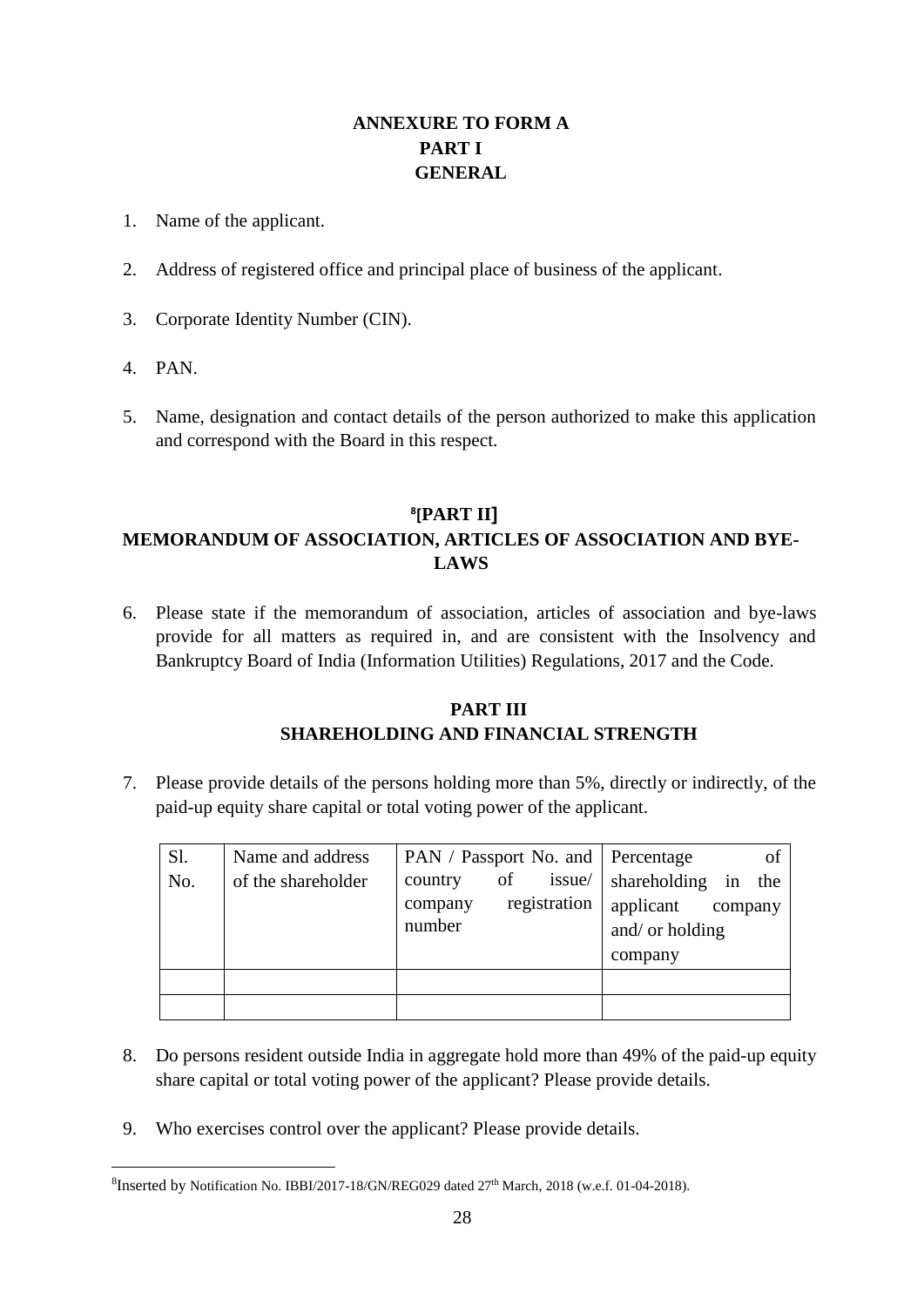- 10. Do persons resident outside India exercise control over the applicant? If so, please provide details.
- 11. Please provide audited financial statements of:
	- (a) a company holding more than 5% of the paid-up equity share capital or total voting power of the applicant (if any),
	- (b) a company who is in control of the applicant (if any),
	- (c) promoter company (if any),
	- (d) the applicant company itself, of the last three years or from the date of incorporation of the company, whichever is less.

## **PART IV DIRECTORS AND EMPLOYEES**

12. Please provide the details of the applicant's Board of Directors, key managerial personnel and compliance officer, if any:

| Sl. No. | Name and address of the director | DIN and PAN |
|---------|----------------------------------|-------------|
|         |                                  |             |
|         |                                  |             |

13. Please provide number of employees, category-wise.

## **PART V INFRASTRUCTURE**

- 14. Please provide the details of infrastructure the applicant currently has and proposes to have to enable it to discharge its functions as an information utility, including
	- a. Technology
	- b. Data Security
	- c. Facilities for hosting the data center
	- d. Grievance redressal and disciplinary proceedings
	- e. Any further plan for additional/ improved infrastructure to be indicated.

## **PART VI BUSINESS PLAN**

- 15. Please provide a summary of the applicant's Business Plan.
- 16. Please provide the time frame in which the applicant will be able to provide the services of an information utility from the date of registration.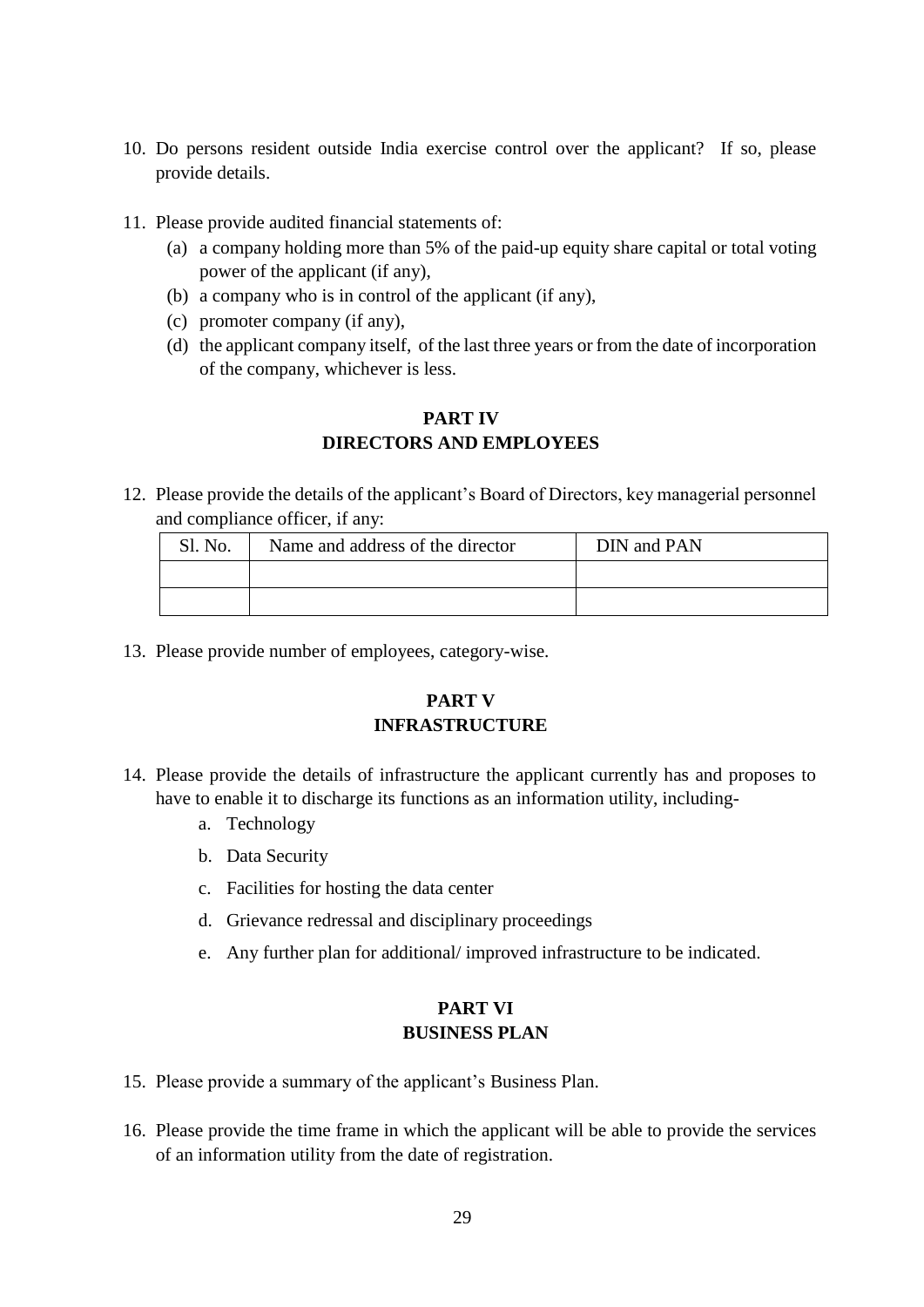## **PART VII EXIT MANAGEMENT PLAN**

17. Please provide a summary of the applicant's Exit Management Plan, including the manner in which users will be enabled to transfer their information to other utilities.

## **PART VIII FIT AND PROPER CRITERIA**

18. Please provide information to demonstrate that the persons holding more than 5% of the paid-up equity share capital or total voting power of the company, the promoters, the key managerial personnel, the directors of the applicant and the applicant are fit and proper persons.

| Sl. | Name | Relati | DIN/ | Details of   | Details of    | Is the person              | Details          | Any    |
|-----|------|--------|------|--------------|---------------|----------------------------|------------------|--------|
| No  |      | onship | CIN/ | conviction   | restraining   | an                         | pertaining to    | other  |
|     |      | to the | PAN  | orders, if   | if<br>orders, | undischarged               | the character,   | inform |
|     |      | applic |      | any, against | any, against  | insolvent<br><sub>or</sub> | reputation and   | ation  |
|     |      | ant    |      | the person   | the person    | If<br>bankrupt?            | integrity of the |        |
|     |      |        |      |              |               | please<br>yes,             | person           |        |
|     |      |        |      |              |               | provide details            |                  |        |
|     |      |        |      |              |               |                            |                  |        |
|     |      |        |      |              |               |                            |                  |        |
|     |      |        |      |              |               |                            |                  |        |

## **PART IX COMPLIANCE**

*[For applications for renewal of registration]* 

- 19. Please provide details of the information utility's compliance with the conditions of its certificate of registration.
- 20. Please provide details of the information utility's compliance with the Code, rules, regulations, guidelines and directions thereunder, during the period of registration.

Please provide any other details you consider relevant in support of the application.

Sd/- Authorized Signatory (Name) (Designation)

Date in the set of the set of the set of the set of the set of the set of the set of the set of the set of the set of the set of the set of the set of the set of the set of the set of the set of the set of the set of the s Place : the set of the set of the set of the set of the set of the set of the set of the set of the set of the set of the set of the set of the set of the set of the set of the set of the set of the set of the set of the s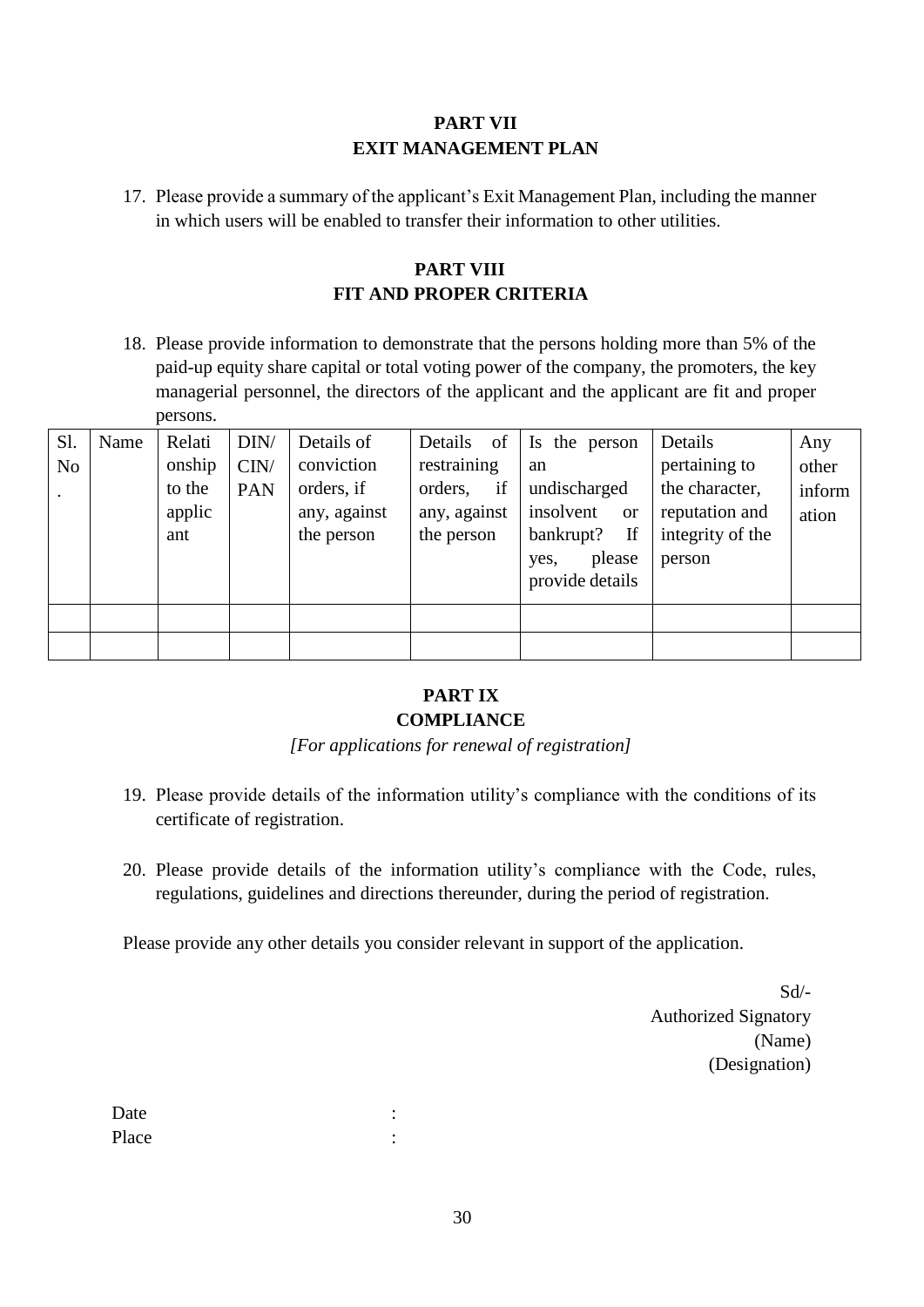## **FORM B**

## (*Under Regulation 5 of the Insolvency and Bankruptcy Board of India (Information Utilities) Regulations, 2017*)

### THE INSOLVENCY AND BANKRUPTCY BOARD OF INDIA

#### CERTIFICATE OF REGISTRATION NO. \_

The Insolvency and Bankruptcy Board of India hereby grants/ renews this /the certificate of registration to/of \_\_\_\_\_*[insert name and address]* to act as an information utility in accordance with the Insolvency and Bankruptcy Code, 2016.

The certificate of registration is valid from *[insert start date]* to *[insert end date]* and may be renewed.

Sd/-

(Name and Designation)

(For and on behalf of Insolvency and Bankruptcy Board of India)

Place :

Date :

## **FORM C**

(*Under Regulation 20of the Insolvency and Bankruptcy Board of India (Information Utilities) Regulations, 2017*)

Information may be accepted in this form with such modifications as the information utility deems fit.

| Details of the user submitting information |                                                                  |  |  |  |
|--------------------------------------------|------------------------------------------------------------------|--|--|--|
|                                            | <b>Full Name</b>                                                 |  |  |  |
|                                            | (Please provide your First Name, Middle Name and Last Name)      |  |  |  |
| 2.                                         | Relationship of the person submitting information to the Debt    |  |  |  |
|                                            | (Debtor/Creditor/Debenture Trustee/Guarantor/ please specify any |  |  |  |
|                                            | other)                                                           |  |  |  |
| 3.                                         | Unique Identifier as registered with an Information Utility      |  |  |  |
|                                            |                                                                  |  |  |  |

### **A. Details relating to Creation of Debt**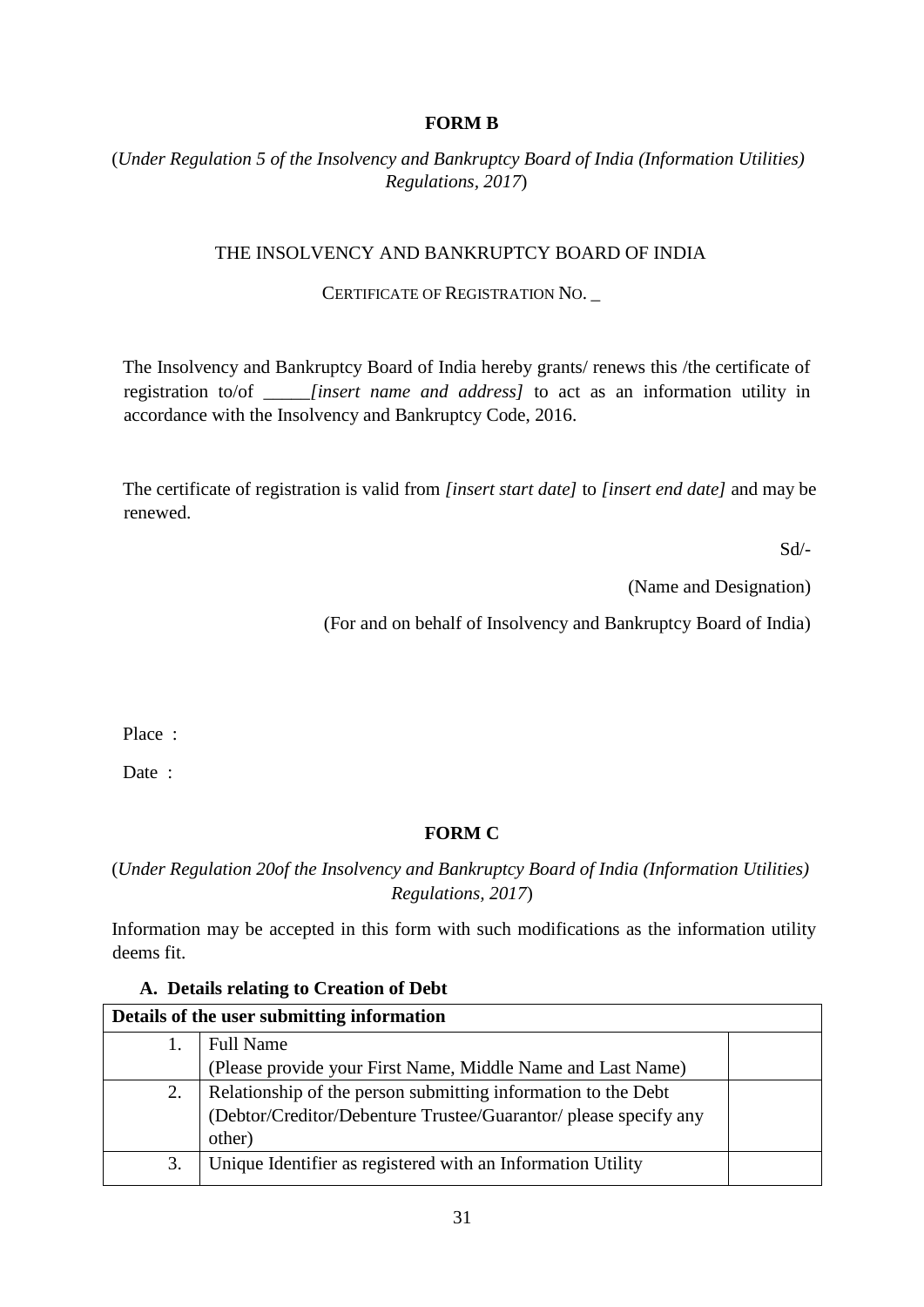| 4.                         | Date of Birth/Date of incorporation                                                                                 |  |
|----------------------------|---------------------------------------------------------------------------------------------------------------------|--|
| 5.                         | <b>Full Address</b>                                                                                                 |  |
| 6.                         | Telephone No.                                                                                                       |  |
| 7.                         | Mobile No.                                                                                                          |  |
| 8.                         | Email ID                                                                                                            |  |
| 9.                         | Fax No.                                                                                                             |  |
| 10.                        | Signature                                                                                                           |  |
|                            | Details of Other Parties to the Debt (Apart from the person submitting the debt)                                    |  |
|                            | Details of Parties (please add as many parties as may be applicable)                                                |  |
| 11.                        | Relationship of the party to the debt<br>(Debtor/Creditor/Debenture Trustee/Guarantor/ please specify any<br>other) |  |
| 12.                        | <b>Full Name</b><br>(Please provide your First Name, Middle Name and Last Name)                                     |  |
| 13.                        | Unique Identifier as registered with an Information Utility, if any                                                 |  |
| 14.                        | Date of Birth/Date of incorporation                                                                                 |  |
| 15.                        | Full address                                                                                                        |  |
| 16.                        | Telephone No.                                                                                                       |  |
| 17.                        | Mobile No.                                                                                                          |  |
| 18.                        | Email ID                                                                                                            |  |
| 19.                        | Fax No.                                                                                                             |  |
| <b>Details of the Debt</b> |                                                                                                                     |  |
| 20.                        | Unique identifier of the debt, in case the debt has previously been<br>recorded in any Information Utility          |  |
| 21.                        | Loan Agreement Number / Loan Account Number                                                                         |  |
| 22.                        | Date of Loan Agreement                                                                                              |  |
| 23.                        | Nature of the Debt (Operational/Financial)                                                                          |  |
| 24.                        | Currency of the Debt                                                                                                |  |
| 25.                        | Date of disbursement of the debt                                                                                    |  |
| 26.                        | Date of maturity of the debt                                                                                        |  |
| 27.                        | Date of expiry of the debt                                                                                          |  |
| 28.                        | Date of Renewal of the Debt                                                                                         |  |
| 29.                        | Amount of debt owed on the date of creation                                                                         |  |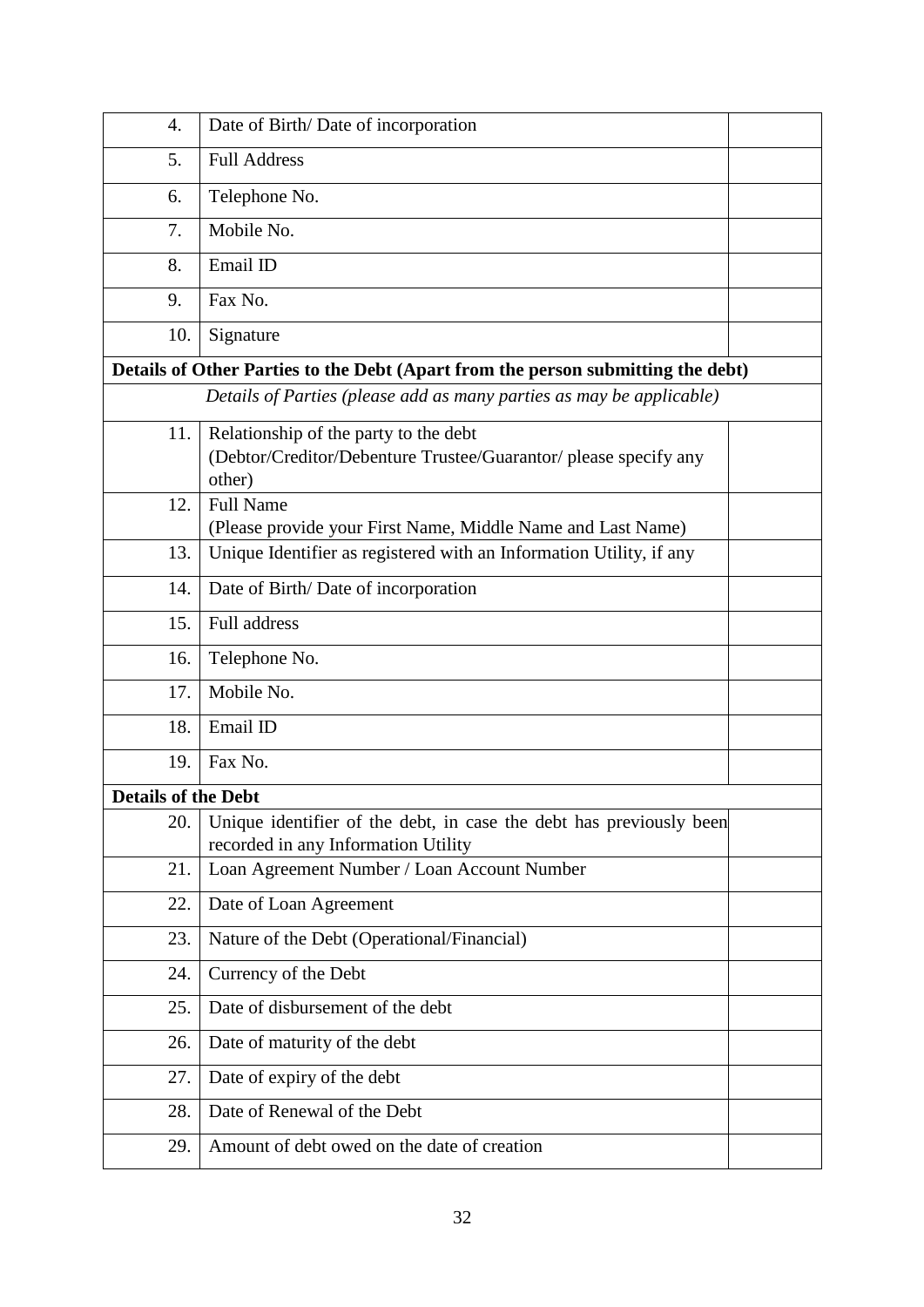| 30. | Amount of debt owed currently                                                                                                                                                                                                                                                                                                                                       |  |
|-----|---------------------------------------------------------------------------------------------------------------------------------------------------------------------------------------------------------------------------------------------------------------------------------------------------------------------------------------------------------------------|--|
| 31. | Rate of Interest (as updated from time to time)                                                                                                                                                                                                                                                                                                                     |  |
| 32. | Security on Debt (If yes, please fill Section B dealing with <i>Details</i><br>relating to Creation of Security on Debt)                                                                                                                                                                                                                                            |  |
| 33. | Host bank and Repayment Account number, if any                                                                                                                                                                                                                                                                                                                      |  |
| 34. | Details of repayment schedule of the debt, if any                                                                                                                                                                                                                                                                                                                   |  |
| 35. | Details of terms of demand loan, if any                                                                                                                                                                                                                                                                                                                             |  |
| 36. | Details of confirmed balance, if any                                                                                                                                                                                                                                                                                                                                |  |
| 37. | List out Documents Attached as Proof:<br>A. Copy of the Loan Agreement (as revived from time to time)<br>B. Repayment Schedule (If in possession of the submitter)<br>C. Balance Confirmation<br>D. Balance Sheet and Cash Flow Statements (If the submitter is<br>the Debtor)<br>E. Any other document relating to creation of debt/change in<br>terms of the debt |  |

# **B. Details relating to Creation of Security on Debt (If not applicable, please write NA)**

| 38. | Security Interest Type                                                        |  |
|-----|-------------------------------------------------------------------------------|--|
|     | (Mortgage/charge/hypothecation/assignment/pledge etc.)                        |  |
| 39. | Asset Type                                                                    |  |
|     | (Movable, immovable, intangible)                                              |  |
| 40. | Type of Security (Vehicle, inventory, receivable, equipment, Plot<br>$etc.$ ) |  |
| 41. | Joint Security Interest (Yes or No)                                           |  |
| 42. | Number of Security Interest Holders                                           |  |
| 43. | Security Interest ID (As per CERSAI)                                          |  |
| 44. | Description of the security (Number, Identification Marks etc.)               |  |
| 45. | Date of Creation of Security Interest                                         |  |
| 46. | Date of Modification of Security Interest                                     |  |
| 47. | Final amount secured                                                          |  |
| 48. | Value of Security                                                             |  |
| 49. | Date of Valuation                                                             |  |